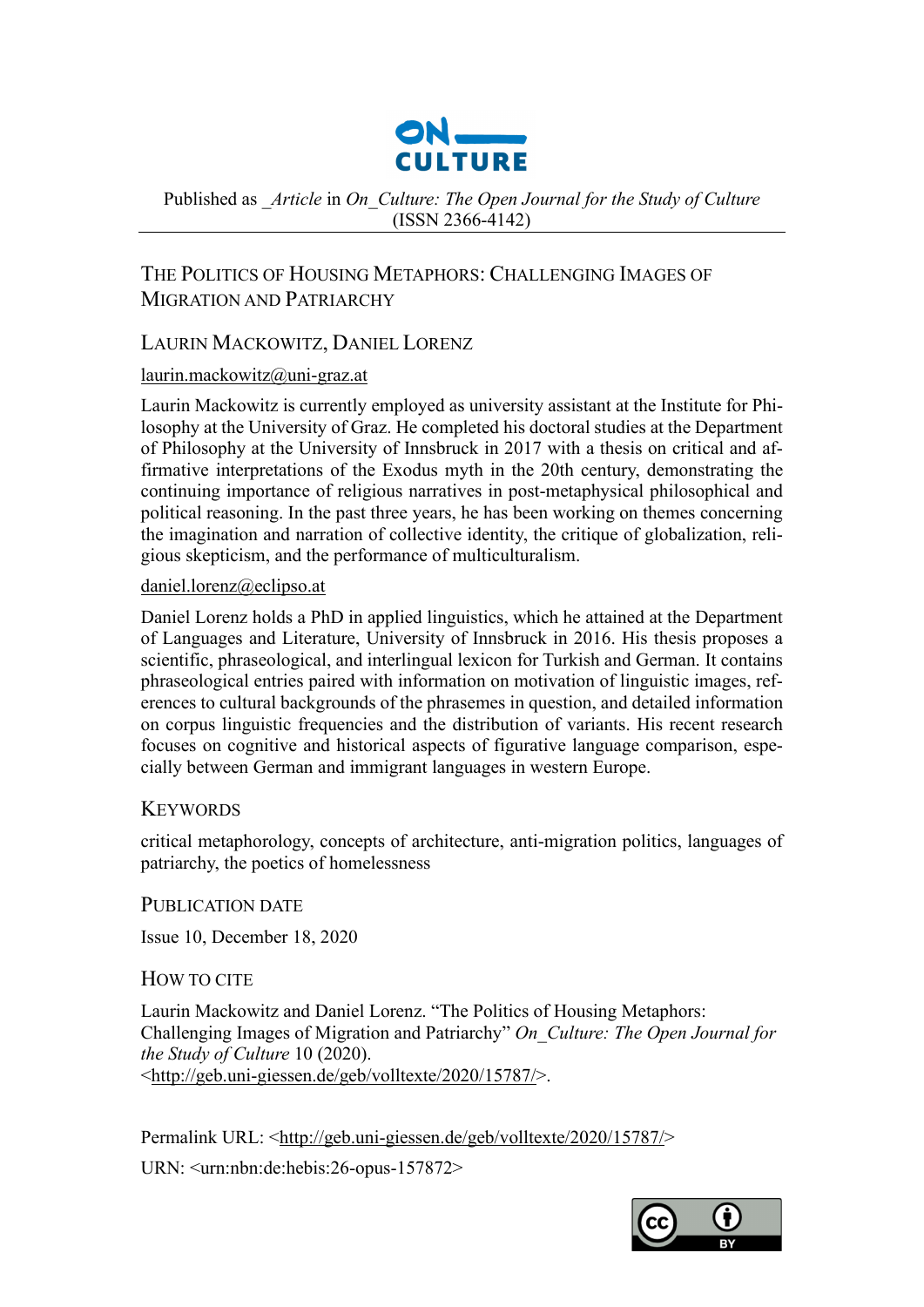# The Politics of Housing Metaphors: Challenging Images of Migration and Patriarchy

#### **\_Abstract**

Political metaphors condition social reality and mediate authority. One repeatedly used metaphor in discourses about migration and refuge is the misconception that 'the state is a house.' Far from only defining the modalities of inclusion and exclusion, metaphors of houses and housing evoke patriarchal political relationships between guests and hosts, homeless and homeowners, the household's head and his subjects, and the man and his women. Houses present themselves to us in ambiguous, even contradictory ways in that they both shelter and imprison. Furthermore, in spite of a general need for accommodation the state fails to provide material housing, only feigning the imagination of security. Therefore, 'housing' appears to be a key paradox of nationalist and chauvinist discourse. Figurative language is, however, unfinished, which is why our images of houses, charged with the theology, anthropology, politics, and language of foundations, buildings, and walls, may be challenged by critique and interpretation. Developing a critical metaphorology, committed to analyzing the framed arguments and underlying contexts of said discourses justifying patriarchy and nationalism, we describe the choice between inhabiting and abandoning 'the house.' Ultimately, we present counter-narratives about decaying structures of power and propose ways to take 'housing' issues to the streets.

#### **1\_Introduction**

The most thorough efforts to arrive at an exact and unambiguous political terminology are destined to fail when it comes to formulating abstract ideas without using a language that is saturated with connotations, imaginations, or narratives. Philosophical metaphorology and linguistic phraseology theorize about the way our conceptions regarding truth and reality rely on figurative language, maintaining that metaphorical language constitutes the core of many theories about the world and society. Moreover, not only our ideas but also our actions appear to be mediated by metaphors that provide the social and cultural codes with which we refer to and interact with ourselves, others, and the world.

One source domain of metaphors that is, as we argue, crucial for the formation of society, its hierarchies, justifications, tendencies, or aims, may be termed 'housing metaphors' or 'metaphors of housing.' These metaphors seem to be critical when it comes to regulating society, exercising power, or building institutions. Regarding the idea of a possible egalitarian world society as well as issues of denied rights to asylum, the housing metaphors in question appear to inform, sometimes even determine, the con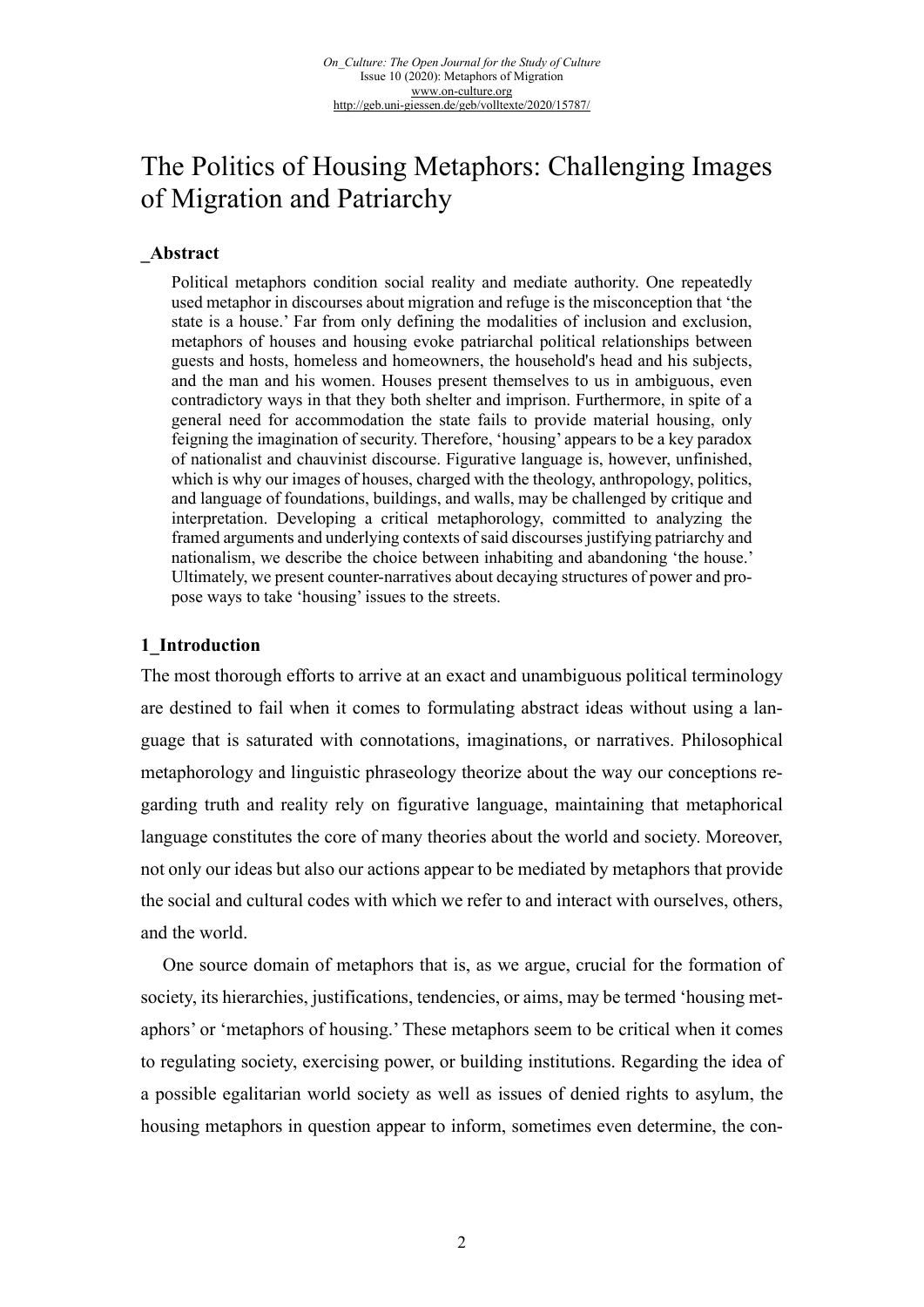ditions of community and membership as well as the modalities of inclusion and exclusion. The way we talk about housing defines who is allowed inside and who has to remain outside. Demands to integrate non-citizens, to the right to have rights, limitations of cosmopolitan rights, or obligations to grant asylum to migrants or refugees depend on premises which are to an extent determined by the very language, terms, tropes, metaphors, and narratives politicians, journalists, and philosophers utilize.

Considering the importance of egalitarian geographical and social mobility in a globalized, yet limited, world as well as the meanings, conditions, and limitations of granting refuge, asylum, or free movement, it seems to be pertinent to problematize the language and the metaphors that underlie the idea of housing. Elucidating these claims, we aim to scrutinize the way in which the ideas of housing and house influence the conditions of economic dependence, political oppression, sectional social structure, and practices of exclusion. Developing a critical political metaphorology, we will first describe the way in which metaphors manipulate the understanding of concepts and frame arguments by embedding them in underlying contexts. Describing historical and contemporary reiterations of housing, we aim to expose the abyss of paternalism, exploitation, and inequality opened by the evocations of building houses, founding institutions, managing households, and defending homelands.

Focusing on the philosophical and linguistic aspects of housing metaphors, these theoretical considerations will only tangentially refer to empirically oriented discourse. Examining the genealogy of the house metaphor in Western philosophical and theological reasoning and problematizing how housing metaphors are heavily (mis-)used in philosophical deliberations about migration and refuge, we argue for a critical reflection on the figurative language most, if not all, reasoning about inclusion and exclusion relies on. Moreover, we are convinced that formulating questions about the current causes, experiences, and processes of belonging and alienation warrant arriving at a more appropriate imaginary of society that escapes the patriarchal suggestion that society is a house, opening the horizon of alternating old as well as inventing new images of society such as the city or the network. Exchanging the house for other images does not thereby neglect the demands for privacy, refuge, security, individuation, and preservation that housing metaphors incorporate, but calls to imagine spaces for these demands which remain in between the private and the public, attempting to avoid the violence, abuse, and alienation both these absolutes imply.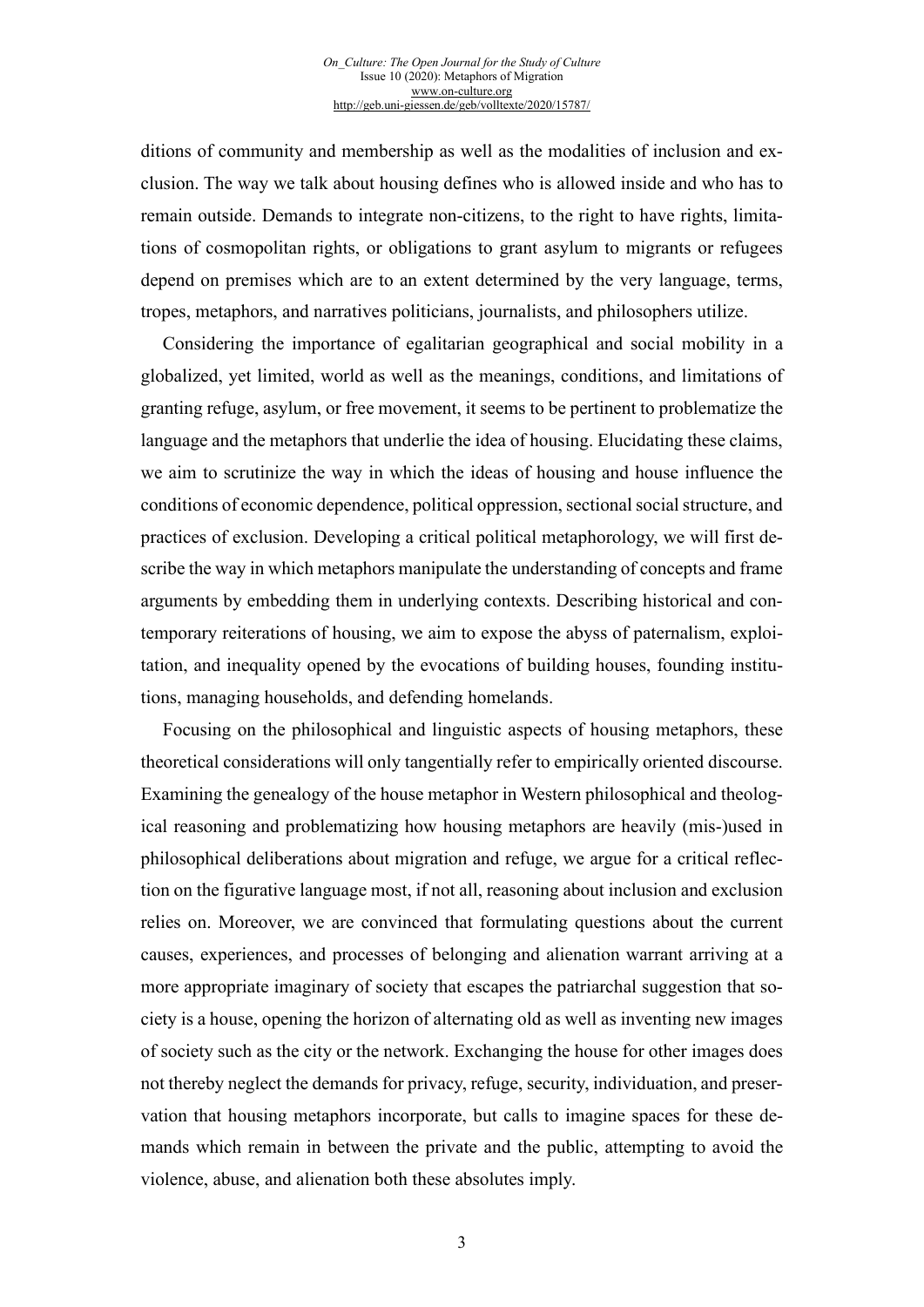#### **2\_Metaphors as Acting Subjects in History**

Philosophers of the twentieth century made efforts to include the inherent features of language-based communication in existing philosophical findings, developing a general, base level skepticism towards the perception that language was a transparent tool to mediate reality.<sup>[1](#page-17-0)</sup> Instead, language came to be seen as a constraint which cannot be bypassed as all human search for meaning and insight is structured by it.<sup>[2](#page-17-1)</sup> Therefore, following the argument of this linguistic turn, the focus of thinking and formulating philosophical theories needs to be on language criticism, as a reality that is external to language-dependent constraints is unperceivable. We "possess nothing but metaphors for things, metaphors which correspond in no way to the original entities,"<sup>[3](#page-17-2)</sup> as Friedrich Nietzsche famously maintains. Concepts such as 'truth' are nothing more than a

moveable host of metaphors, metonymies, and anthropomorphisms: in short, a sum of human relations which have been poetically and rhetorically intensified, transferred, and embellished, and which, after long usage, seem to a people fixed, canonical, and binding.[4](#page-17-3)

More than just descriptions, metaphors appear to be actors in themselves, binding individual and collective subjects to language, provoking people and peoples to see the world through their lenses; they hurt and even heal, not instrumentally but as actors, i.e. as the very knots that bind the relational web of meaning, which appears to express and form reality. In description, approximation, and sometimes even in contradiction to each other as well as to actual experiences, metaphors condense and stabilize imaginations, which, as philosophers such as Helmuth Plessner or Martin Heidegger argue, condition reality. Thus, *Dasein* might be conceived as a being that is both 'world-im-agining' (weltbildend)<sup>[5](#page-17-4)</sup> and simultaneously "conditioned by images."<sup>[6](#page-17-5)</sup> Consequently, imagination is regarded as crucial for the conditioning of social realities as power relations, mediated and justified by phantasies contained in the metaphorical superimposition of fiction onto fact, i.e. juridical documents, political policies, and media productions. Not only semantic, but also syntactic and morphological rhetorical choices apply in this regard. For instance, evidence of racial bias in media coverage, such as the tendency for persons with black skin color to be predominantly portrayed in passive roles and actions compared to persons with white skin color,<sup>[7](#page-17-6)</sup> suggests that the active-passive (voice) opposition in grammar has its equivalent in conditioned reality of the imagined world.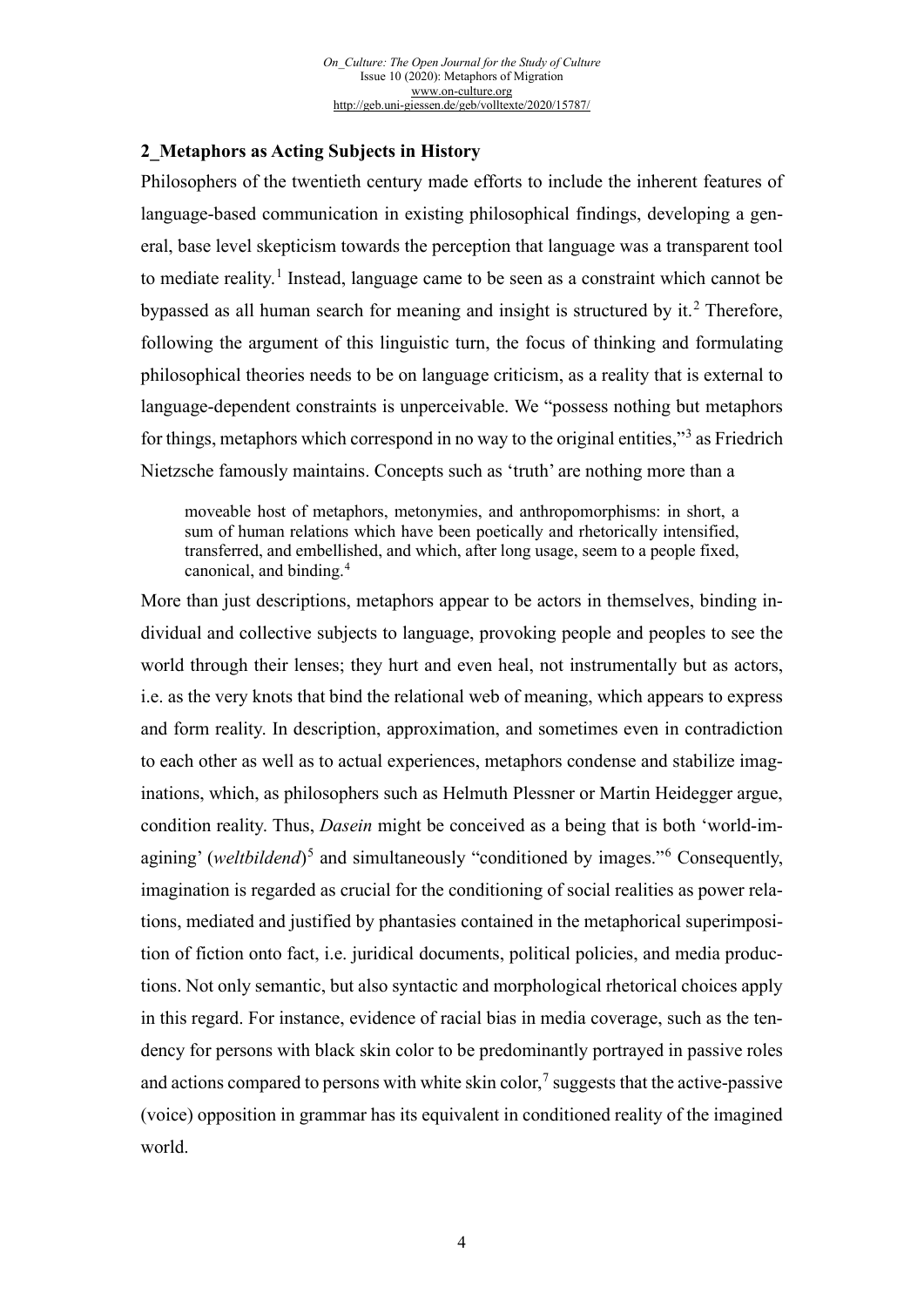The physical presence of power remains precarious and powerless without the commanding authority of imagination, as e.g. Ernst Hartwig Kantorowicz's influential study, *The King's Two Bodies*, demonstrates with reference to Aristotelian political theory. According to Kantorowicz, society is essentially a phantasy, or expressed in the language of medieval theologians, which favorably borrowed the tangible materiality of body parts (head, blood, nerves, and limbs) to evoke and organize the collective subject of the body of society, "*a corpus mysticum […] fictum […] imaginatum […] repraesentatum,*" equivalent to a "*corpus morale et politicum.*"*[8](#page-17-7)* Or, as Cornelius Castoriadis, demanding that critique focus onto ideology, writes: "The individual imagi-nary [...] finds a correspondence in a social imaginary embodied in institutions."<sup>[9](#page-17-8)</sup> Due to this, opposition against an existing unjust social order must not "run up against the police and, if the movement were to be spread, the army,"[10](#page-17-9) but challenge its imagined body, the phantasm that guarantees its authority.

This imaginary authority appears to be more than merely obstructing, confusing, or obscuring critical description or reflected understanding; it is also productive as it con-structs, organizes, and structures perceptions, communications, and actions.<sup>[11](#page-17-10)</sup> In this creative sense, metaphors are effective social machineries rather than surprising and beautifying, ornamental rhetorical tools; they do not represent similarities, they produce them.[12](#page-17-11) What is more, in conversion, metaphors create dissimilarities and eliminate sameness to produce difference, which is to say that metaphors act, or compel, in as much as the tension between the metaphorically collated concepts remains. Metaphorical resemblance does not dissolve difference; it keenly invents relations by poet-ically collating imagination and language.<sup>[13](#page-17-12)</sup> Aware of these social and political implications of figurative speech, Hans Blumbenberg extensively studied metaphors that describe recurring schematics of metaphorical language use throughout western philosophical history. He argues that persisting metaphors in philosophical writing, e.g. truth is light, are not mere ornaments of speech that can be translated back into their literal meanings, rather constitutive components of thought that can no longer be translated into a logical sentence.<sup>[14](#page-17-13)</sup> Metaphors never reach a definitive signification, as their essence is incomprehensible, which is to say their meanings, connotations, and interpretations remain ambiguous and essentially unfinished, for their "historical reality" evolves in "new readings, […] new interpretations."[15](#page-18-0) Antonio Gramsci, who is cogni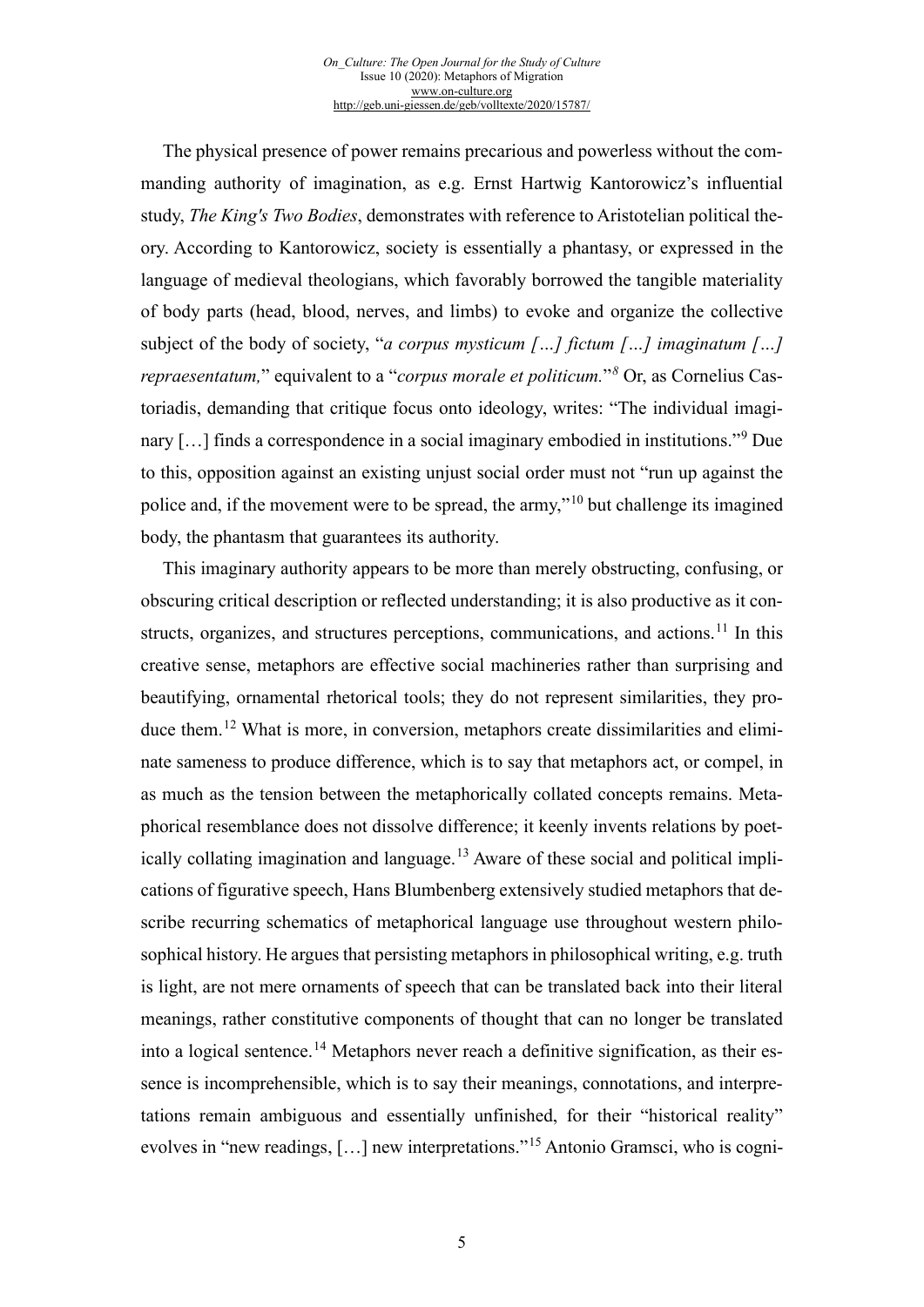zant of the reliance of language on metaphors, argues that metaphors would shift attention from a literal meaning and clear significance to ideas, desires, and anxieties which lie outside the explicable context of a term: "All language is metaphor, and it is metaphorical in two senses: it is a metaphor of the thing or material and sensible object referred to, and it is a metaphor of the ideological meanings attached to words."[16](#page-18-1) Moreover, metaphors are historical nature: "The whole language is a continuous process of metaphor, and the history of semantics is an aspect of history of culture; language is at the same time a living thing and a museum of fossils of life and civilization."[17](#page-18-2)

#### **3\_Taming Contingency, Hiding in Houses**

In some cases, metaphorical language is the only way of expressing inexplicable abstract concepts that grasp existential dimensions of human experience. In the case of political metaphors of housing, they appear to indicate a tendency to withdraw from public life to the alleged safety of private houses. The prominence of housing or architectural metaphors may therefore indicate a general condition of insecurity and existential homelessness in the age of globalization. The image of the house as a fixed reference point and space for private reflection and recreation contrasts with the unprecedented mobility as well as the alienation or emancipation of individuals from their familial surroundings, ethnic groups, and national communities. The phantasm of the house appears to express the key contradiction for the lamented as well as celebrated loss of an existential home; a loss that might explain the melancholia following the realization that full recognition of one's essential identity remains unattainable, and it points to the longing for stable and therefore recognizable cultural codes and customs. Considering that we live in times and places which are more and more defined by the cohabitation of alienated, uprooted, and displaced people who simultaneously belong nowhere and everywhere; that a global economy, politics, and media define our social reality as transnational and polyglot; and that we are not alone with our fellow neighbors but part of a planetary community, the imagining a society mediated by an architectural metaphor is problematic, to say the least. Facing contingency, explanation and not description, definitions and not interpretations is what appears to provide stability. Conscious of the destruction of metaphysical certainties and aware that even in a 'groundless' culture the need for rooting has not expired, George Bataille writes that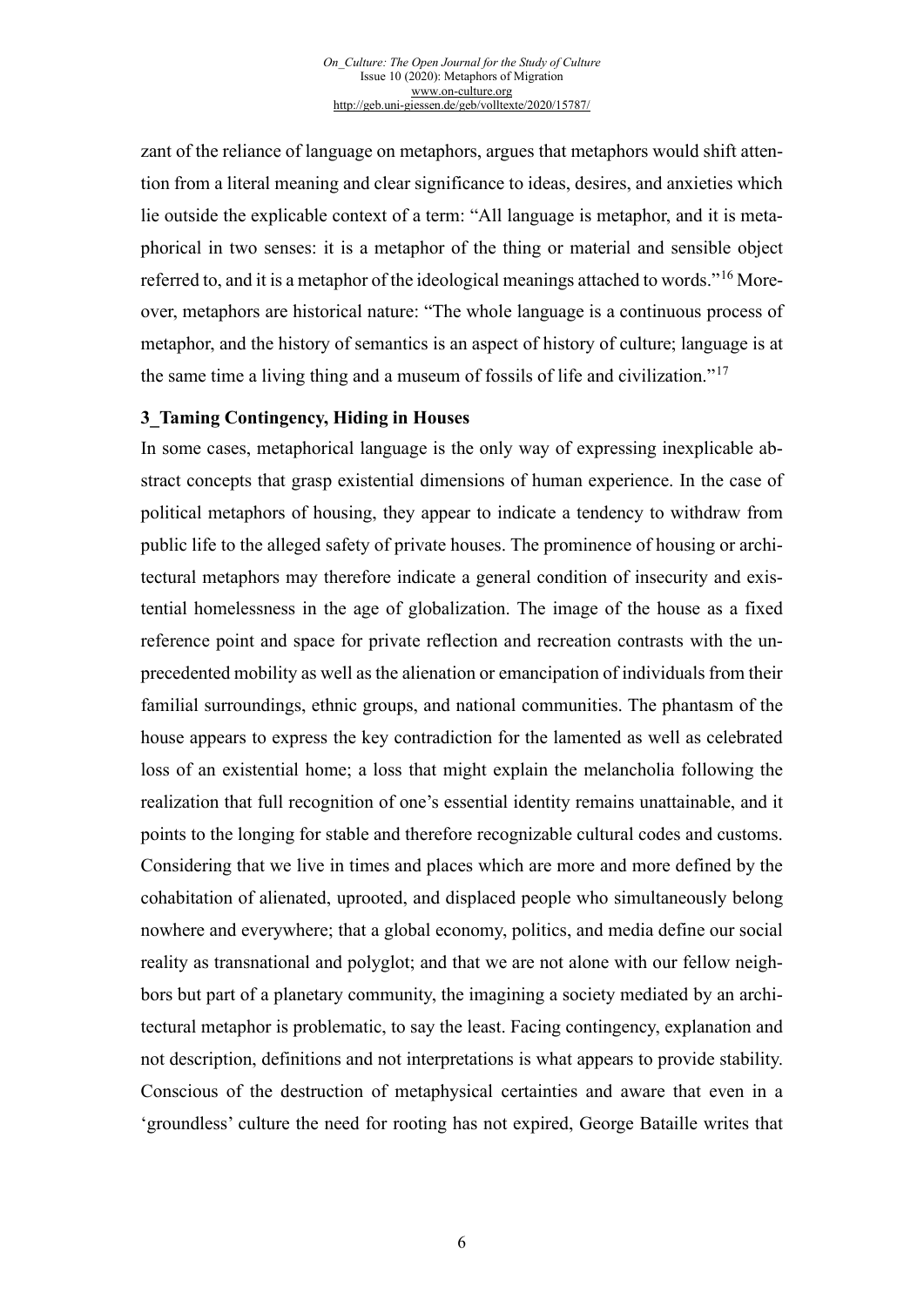"the absence of myth," i.e. a thinking that has rid itself of grand narratives and conceptual metaphors, "maybe this solid ground under my feet, but maybe also the dwindling ground at the same time."[18](#page-18-3) In other words, the elimination of metaphorical thinking might lead away from misorientation, yet it will most likely also imply disorientation. A metaphysically homeless culture has not yet created people ready to accept their autonomy under the contingent natural and social conditions, which are threatening but also offer freedom.

It may be for this reason that metaphors associated with housing seem to become more prominent in debates of in- and exclusion, replacing other figurations of society that grasp social and political processes by borrowing from the fields of biology — the state seen as an organism that is threatened by infectious diseases — or technology the state seen as a mechanism, a clockwork, a train, etc. that can be calibrated. This architectural metaphor of society evokes the phantasy that the state is a house whose gates can be opened and shut and which rests on the foundation of the economy, that borders are walls which can be fortified, while immigrants are trespassers and tourists guests. As Francesca Rigotti points out, organic metaphors of society predominantly appear in traditionalist and conservative rhetoric, naturalizing community or associat-ing state interventions with medicine.<sup>[19](#page-18-4)</sup> The mechanical metaphor that society is a machine, computer, or clockwork frequently appears in Marxist rhetoric. In turn, liberal rhetoric comprehends society as contract, where for example the image of the scales associate political relations and justice with trade; nautical metaphors that relate society to a ship derive from the image of the church nave and are consequently charged with religious fervor and metaphysical narratives for the causes and aims of community.<sup>[20](#page-18-5)</sup> Architectural metaphors also derive from a religious context: In Exodus 20:2 Egypt is described as "the house of slavery."[21](#page-18-6) Community as a just social relation, the Covenant, is symbolized as the dwelling of God, as is the Jewish Temple in Jerusalem. Also Paul and Augustine repeatedly use edifice and edification as construction and elevation of the chosen community in which God dwells.[22](#page-18-7) For Augustine, God is the architect and the founder of the community of believers.<sup>[23](#page-18-8)</sup> This image is draws on Plato's idea, constitutions would rest on a *krepsis* (base), a foundation on which the legislator builds the structure of society.<sup>[24](#page-18-9)</sup> In Islam the housing metaphor, signifying houses, abodes, and territories, appears in various political, legal, and theological concepts such as the *Dar al-Islam* (House of Islam), the *Dar al-'Ahd* (House of Covenant), the *Dar Al-Sulh*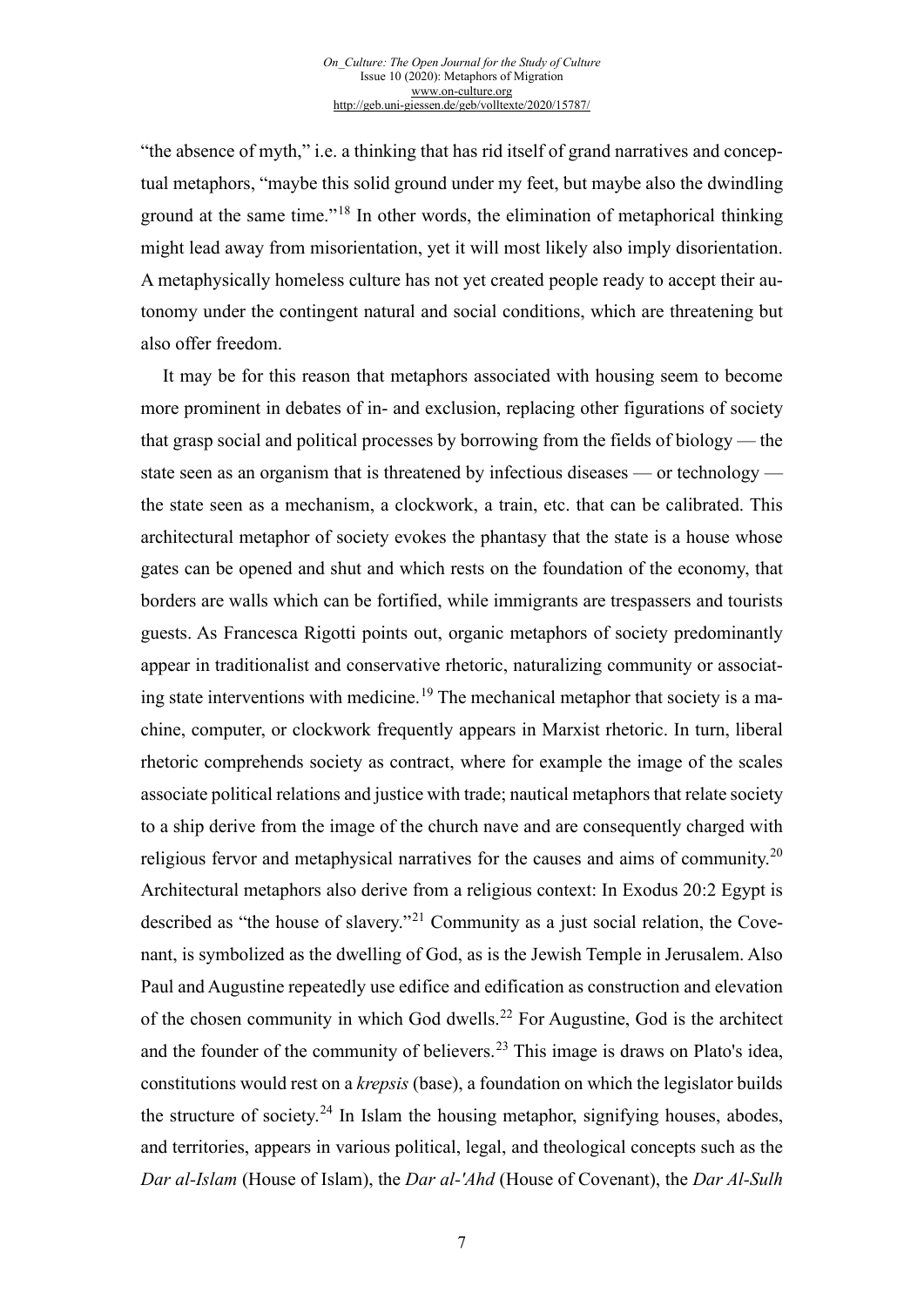(House of Treaty), *Dar Al-Maslubah* (House of Pillaged Land), *Dar Al-Bid'ah* (House of Heresy), *Dar Al-Baghy* (House of Usurpation), *Dar Al-'Adl* (House of Justice), *Dar al-Kufr* (House of Unbelief), and others, including the more popular *Dar al-Harb* (House of War).<sup>[25](#page-18-10)</sup> Consequently, monotheist political and philosophical traditions hardly escape this religiously charged architectural terminology: the courts of justice, the houses of parliament, the government house, the chambers and cabinets, the ruling houses as the houses of the leading families, "the common house of Europe,"<sup>[26](#page-18-11)</sup> the Fortress Europe, etc., all retain a certain connection to these antique interpretations.<sup>[27](#page-18-12)</sup>

#### **4\_Hosting Authorities**

In *Strangers in Our Midst: A Political Philosophy of Immigration* David Miller argues for the legitimacy of violent measures to prevent immigration into state-controlled territories as well as the right of states to control borders and determine the future size, shape, and cultural make-up of their populations. His argument relies on comparisons, in particular with images of housing:

If I prevent a stranger from entering my house, he still has plenty of alternative places in which to seek accommodation. So, prevention needs much less justification than coercion, in general […] If the immigrant enters illegally, he may become subject to coercive means to remove him, just as I may have to call the police to get rid of an unwelcome intruder in my house. $^{28}$  $^{28}$  $^{28}$ 

Miller's argument does not rely on actual procedures or justifications of a state monopoly on the use of force, but on metaphor as argument. He even calls this metaphorical contextualization of a normative argument for anti-immigration measures the "concep-tual apparatus,"<sup>[29](#page-18-14)</sup> which allows him to argue why border-control, -policing, and -custody are merely preventive and not coercive means and, therefore, justified even for democratic countries respecting the rights to freedom of movement and asylum.

This example demonstrates in what way metaphorical language, and in particular tropes related to houses and housing, function as arguments in discourses about migration and refuge. Considering the death of thousands of refugees drowning in the Mediterranean or dying of thirst in the Chihuahua desert between Mexico and the US, as well as the interrogation and imprisonment of migrants in overcrowded camps, this "conceptual apparatus" appears to be murderous and dehumanizing. Aware of the rationalization of derogatory or aggressive behavior through metaphorical language, George Lakoff famously concludes that one should bear in mind that "metaphors can kill."[30](#page-18-15)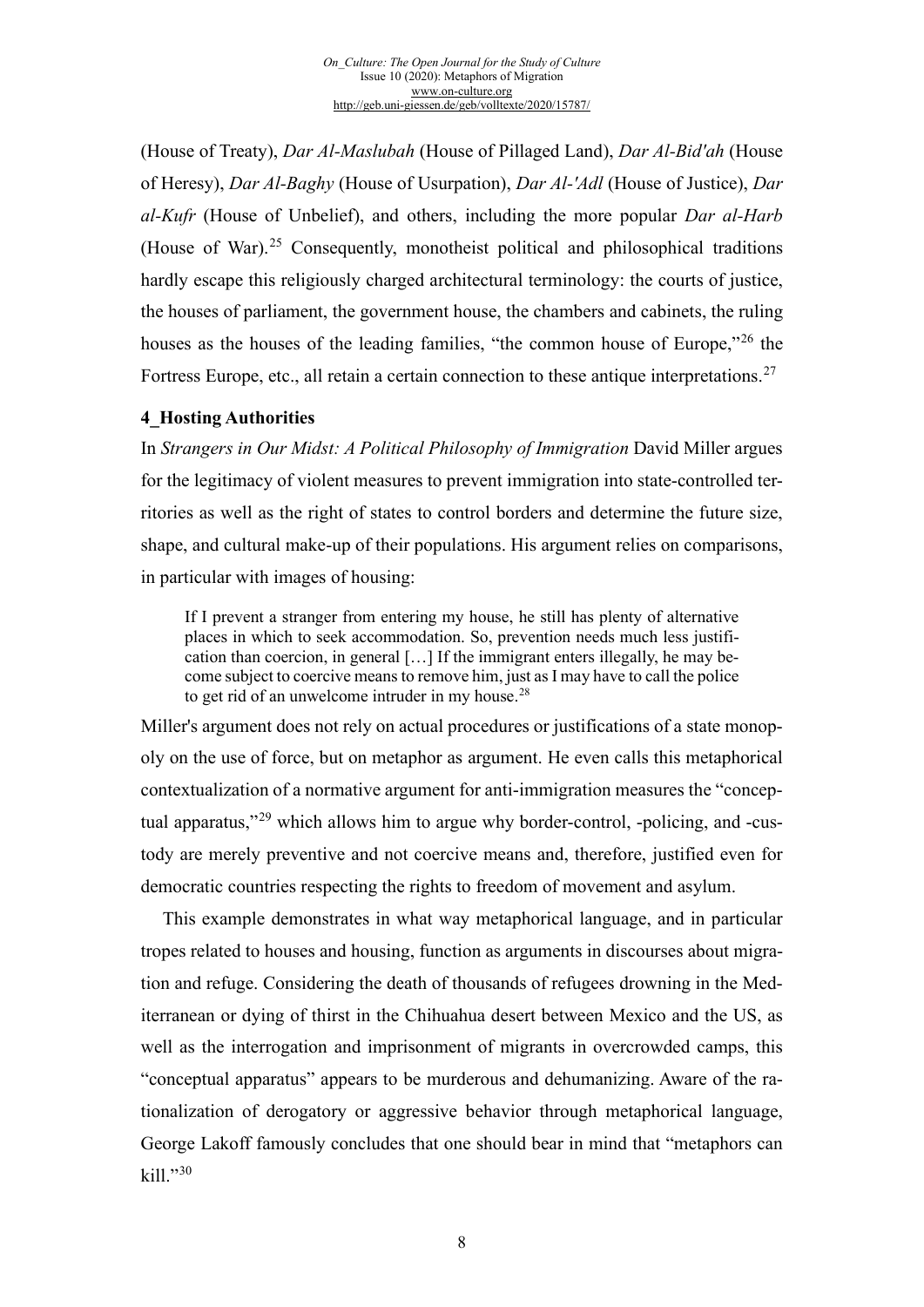What is more, portraying the relation between migrants and nation states in the image of housing as the relation of hosts and guests falls into the same misleading trap offered by the political metaphor of the house. Jacques Derrida's work on hospitality suggests viewing demands for citizenship, democracy, and cosmopolitanism as a paradigmatic duo of strangers and hosts. Following Plato and Immanuel Kant, Derrida pre-sents "the right of asylum" as "right to hospitality,"<sup>[31](#page-18-16)</sup> thereby collating what are at first glance resembling contexts, while ignoring the qualitative difference between the conditions or limitations of offering hospitality and granting asylum. However, at the end of his essay<sup>[32](#page-19-0)</sup> Derrida acknowledges that the metaphor of hosting strangers is "not only [...] a regulatory idea," but also "a conjugal model, paternal and phallogocentric. It's the familial despot, the father, the spouse, and the boss, the master of the house who lays down the laws of hospitality."[33](#page-19-1)

Discussing the demand for asylum as hospitality charges this political debate with the ideas and norms of patriarchal authority. Recalling the biblical story of Lot hosting the angels who were sent to seek just men (living) in Sodom, Derrida questions if the ethics of hospitality can become emancipated from their origins: "Are we the heirs to this tradition of hospitality? Up to what point? Where should we place the invariant  $\lbrack \dots \rbrack^{2^{n}34}$  $\lbrack \dots \rbrack^{2^{n}34}$  $\lbrack \dots \rbrack^{2^{n}34}$  The biblical story itself offers a possible answer: Instead of pressing the angels to accept his hospitality, and with it the paternalistic protection from his wicked neighbors in Sodom, Lot should have accepted their initial reply, "we can spend the night in the open street."[35](#page-19-3) If these guests were angels, who would have succeeded in exploiting their precarious homelessness? What if accepting the metaphysical homelessness of modernity is just the beginning of creating a civilization that can also make do without the house of the state and its patriarchal authority?

#### **5\_The Politics of "Homeland"**

Housing metaphors, especially when used in political contexts, justify violent measures against migration. What is more, housing metaphors produce an imaginary that blends belonging and defense, domesticity and isolation. On the one hand, the association of home with house is a very tangible experience. Yet, on the other it recalls abstract concepts from a wide range of fields articulating historical and fictional connotations, which in turn point to political and economic interests. Home and housing inform words like 'home-land' or 'home-industry,' thereby blending existential needs such as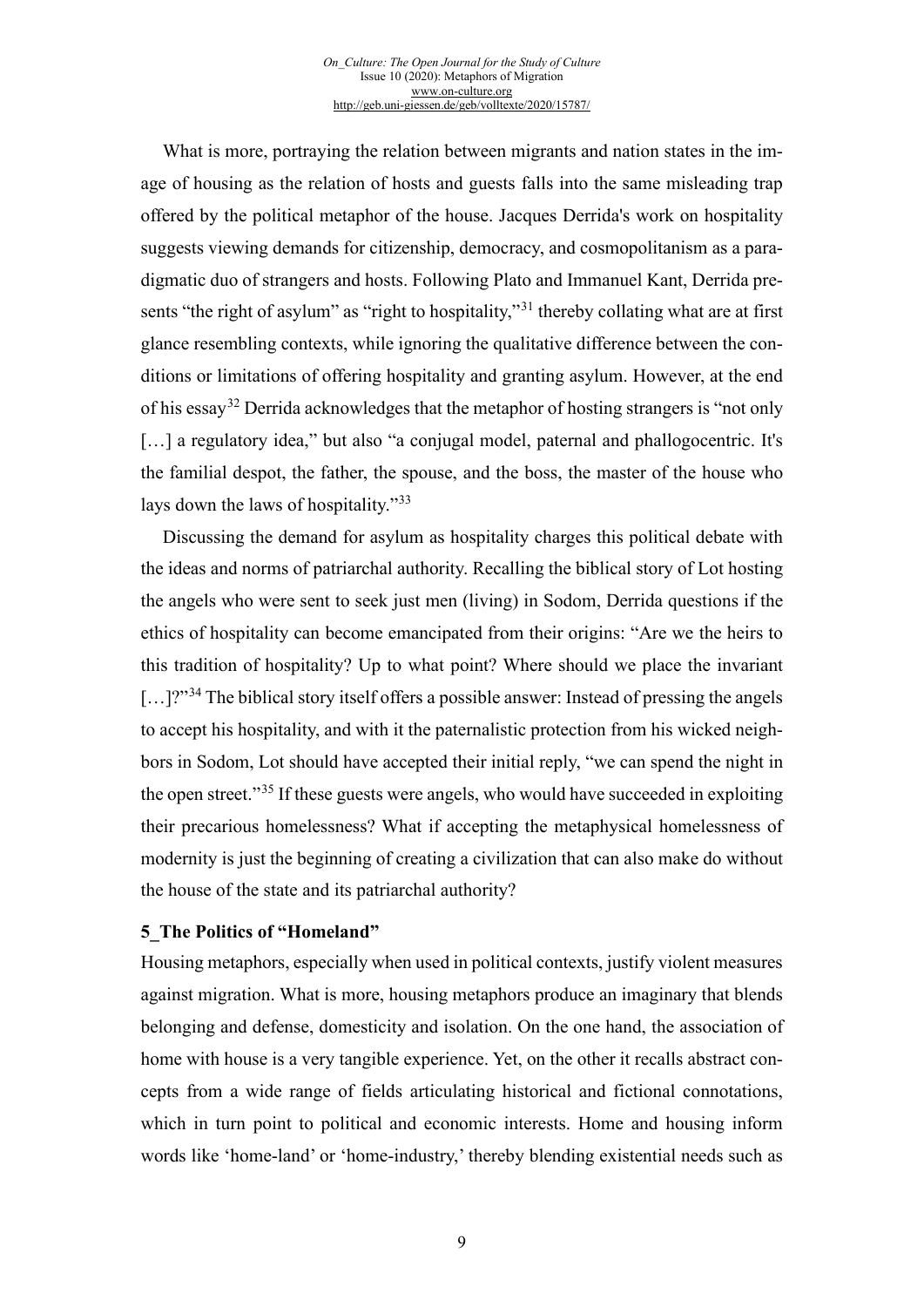sheltering or being at home, economic procedures, budgets, households, and reproductive labor, with political territories such as the domestic image of a father- or mothercountry.

Contemporary politics of exception repeatedly propagates the governmental phantasm that 'home is the land.' The equation of land and home creates the metaphor of homeland by referring to historical and fictional imaginations of belonging. This metaphor does not only contradict today's social reality, which is determined by a global economy, transnational politics, and multicultural media, it is employed to justify dehumanizing measures taken to divide the people of the world into hierarchical spatial blocks, it legitimates the deprivation of civil rights, and it facilitates the collective amnesia of violent appropriation and continuing displacement. The metaphor of homeland might be emotionally soothing or artistically inspiring; as an image charged with emotions, it allows, as Frantz Fanon writes in an equally evocative style, the mind to "follow  $\lceil$ ...] up a blind alley."<sup>[36](#page-19-4)</sup>

Another argument towards the hierarchical nature of the legitimization of nation states and their borders can be drawn from Martina Löw's spatial sociological notion of relational space, demonstrating how placing objects and persons in relation, or better, into institutionalized spaces, such as the bordered territories of nation states, shapes and pre-structures social roles and conventions: "It is not simply the case that everybody spans their own individual space; but rather, the ways spaces are perceived, experienced and remembered, and how people place themselves and their objects is shaped and pre-structured by institutions."<sup>[37](#page-19-5)</sup>

The desires to structure, regulate, and control the ambivalent multitude of peoples that are just as capable of committing atrocities as creating wonders leads to the obsessive project of overestimating similarities and exaggerating differences. As Edward Said argues, the hermetic collective subjects of race, nation, or ethnicity are images which would force a plurality of singularities into personified monolithic entities that have been purged of the myriad currents and counter-currents that animate human history.[38](#page-19-6) For example, in the midst of the Yugoslavian civil war, the International Romani Union announced it would hold a peace conference in the besieged city of Sarajevo. In their invitation they demanded a conviviality of multi-ethnicity that abandons territorial identity.<sup>[39](#page-19-7)</sup> This instance demonstrates the courage of anti-nationalists who do not fight for the possession of land or the foundation of houses but for the acknowledgment of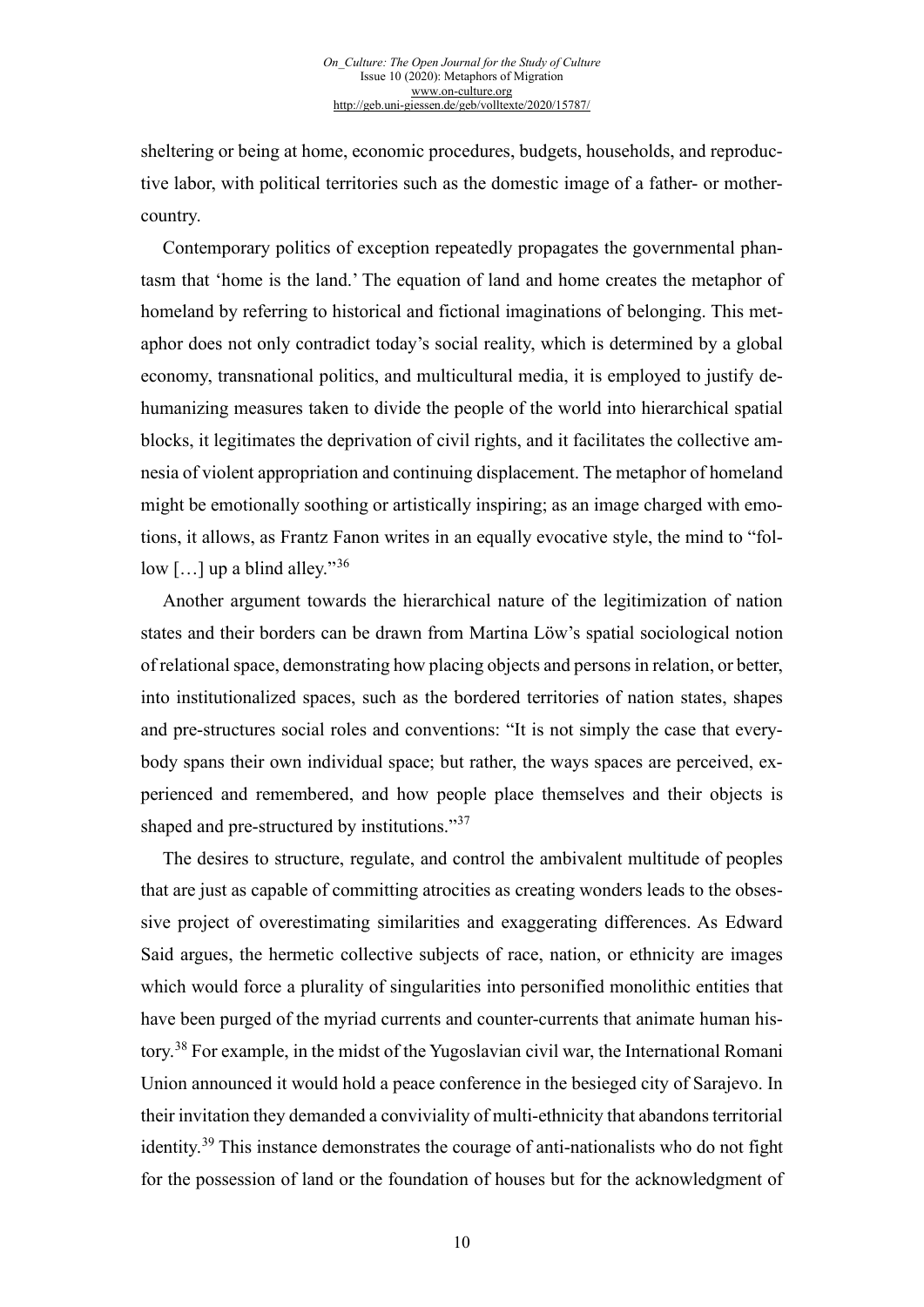their culture and language. This imagination of culture without land, which gives credit to the multiple interrelated and constantly transforming contributions, escapes from the prison of nationalism and the idea of binding identity to the homeland. As Ngũgĩ wa Thiong'o comments in *Globalethics*, we have to take off the "straitjackets" of nationalism: $40$  "Works of imagination refuse to be bound within national geographies; they leap out of nationalist prisons and find welcoming fans outside the geographic walls."<sup>[41](#page-19-9)</sup>

The evocation of homeland, be it as the phantasy of a virgin garden or as contested by invading immigrants, diverts public attention from exercising active critical control over their elected leaders. Drawing attention to the immediate presence of danger or the exceptional nature of a historical situation neglects the past and the future, and invites forgetting all lessons learned from history and ignoring all doubts one could validly have regarding the long-term effects of acting as if the time, place, or mission at hand were exceptional. Referring to the colonial and racist past and present of the US, Robert Sirvent and Ian Diorio point out that the legitimation of "extraordinary acts of violence" committed in the name of the motherland is thereby coupled with blindness for the land's "history of oppression, violence, and homegrown terrorism."[42](#page-19-10) In defiance of constitutional rights and universal commitments, the metaphorically legitimated state of exception justifies all governmental measures available (including torture) to secure the integrity of the house.

#### **6\_Domestic Labor in the House of the Patriarch**

Giorgio Agamben might be right in his claim that "the camp — which is to say, the pure space of exception — is the biospolitical paradigm" of modernity,  $43$  yet, it appears that the camp is merely a special manifestation of the house. The architectural language, in which Agamben attempts to condense his political theory, suggests that sovereignty does not only occur at places of totalitarian extermination or democratically legitimized reception centers. Rather, the house also represents a model for political organization as well as agency. Such a politics in the image of the house has a foundation, and by necessity, walls, fences, or other barriers and gates.<sup>[44](#page-19-12)</sup>

From an anthropological point of view, political organization in the image of housing might be described arising with the erection of the first houses as storage facilities. Thomas Nail argues that these first houses were directing a centrifugal force of collectors towards the house of the citadel, aggregating economic, religious, and military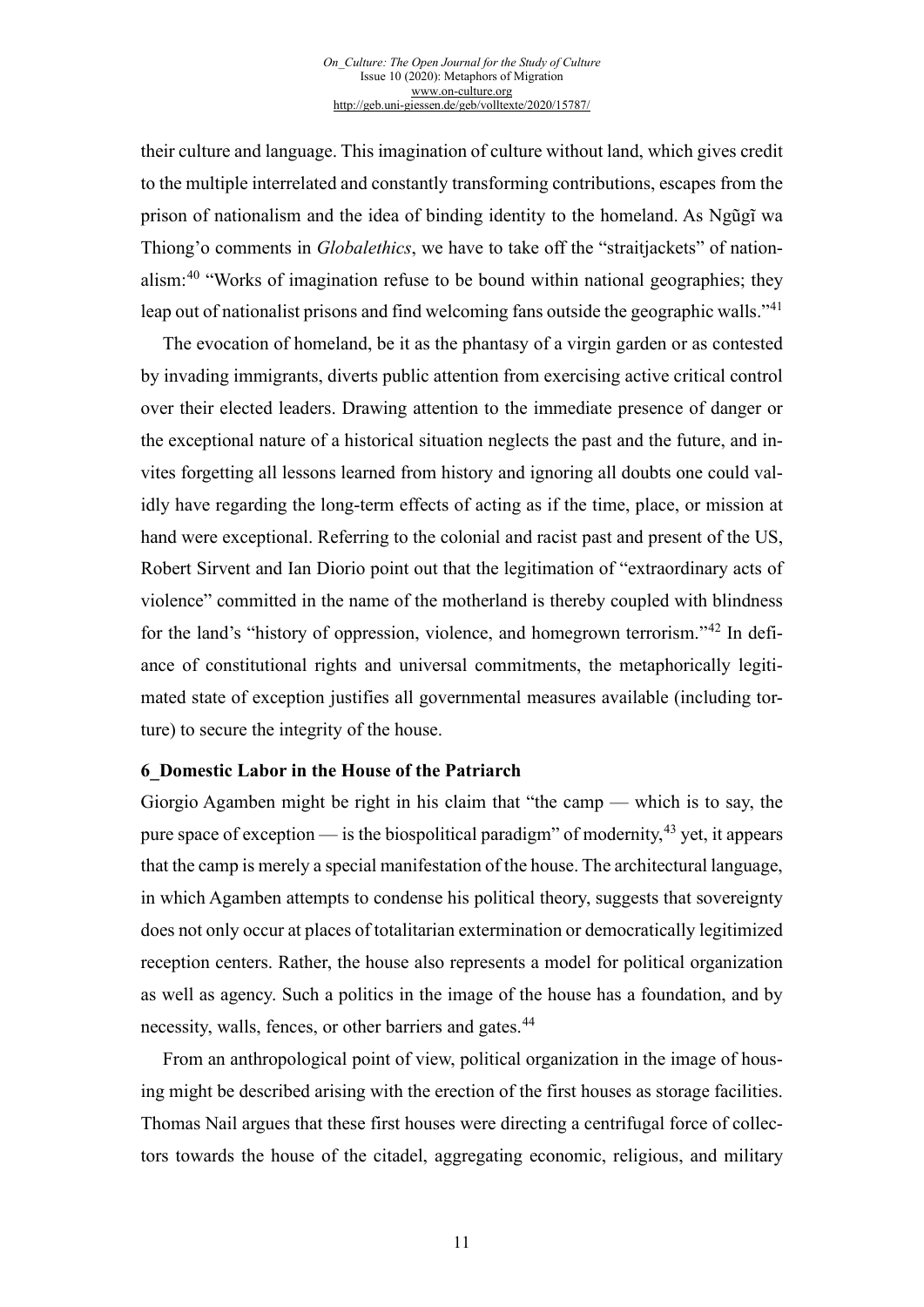power at one central place, the house.<sup>[45](#page-19-13)</sup> Nail writes that prior to such an architectural foundation of political organization that fortifies by building brick wall houses, people were as disciplined as bricks, i.e. as homogeneous blocks of soldiers: "To build a wall one must first begin in a fragmentary way by creating human and territorial 'bricks.'" <sup>[46](#page-19-14)</sup> The equation of states with houses in this antique context suggests a centralized social organization and a condition where those not possessing the house and those who do not fit into the social soldier brick are marginalized and oppressed. Historically such forms of house-states were hardly democratic or egalitarian; on the contrary, the formation of economic and social life around one central building resembles the politics of plantations: One ruling patriarch, his relatives, henchmen, and slaves all gathered around the house.[47](#page-19-15)

All but soothing, this has not changed much. Silvia Federici's studies demonstrate that "[n]either the reorganization of reproductive work on a market basis, nor the 'globalization of care,' much less the technologization of reproductive work, have 'liberated women' or eliminated the exploitation inherent to reproductive work in its present form."[48](#page-19-16) The patriarchal politics of the house remains foundational for the erection and maintenance of states and economies based on exploitation. What is more, home-work, euphemistically framed as home-office, appears to become, as Federici writes, "partly due to the deconcentration of industrial production, partly due to the spread of informal work […] a long-term capitalist strategy."[49](#page-19-17) Far from abandoning the 'house of slavery,' the politics of housing is not only deeply ingrained in language and imagination, the poetic imaginary of housing is actualizing and presenting itself in various contemporary contexts and power relations. In defiance of globalization, multiculturalism, and gender equality the metaphor of the house appears as a "tangible symbol of rampant capitalism"[50](#page-19-18) that arbitrarily juxtaposes sexual and economic connotations, thus blending the authority of property, gender roles, and identity politics.

#### **7\_Leaving the Ruins, Searching for another Future**

Similarly to the aforementioned theorists, Judith Butler, referring to Jacques Lacan, emphasizes the influence of metaphorical language when it comes to scrutinizing imagination, stereotypes, and discourse, asking "what determines the domain of the phantasmatic, the rules that regulate the incommensurability of the Symbolic with the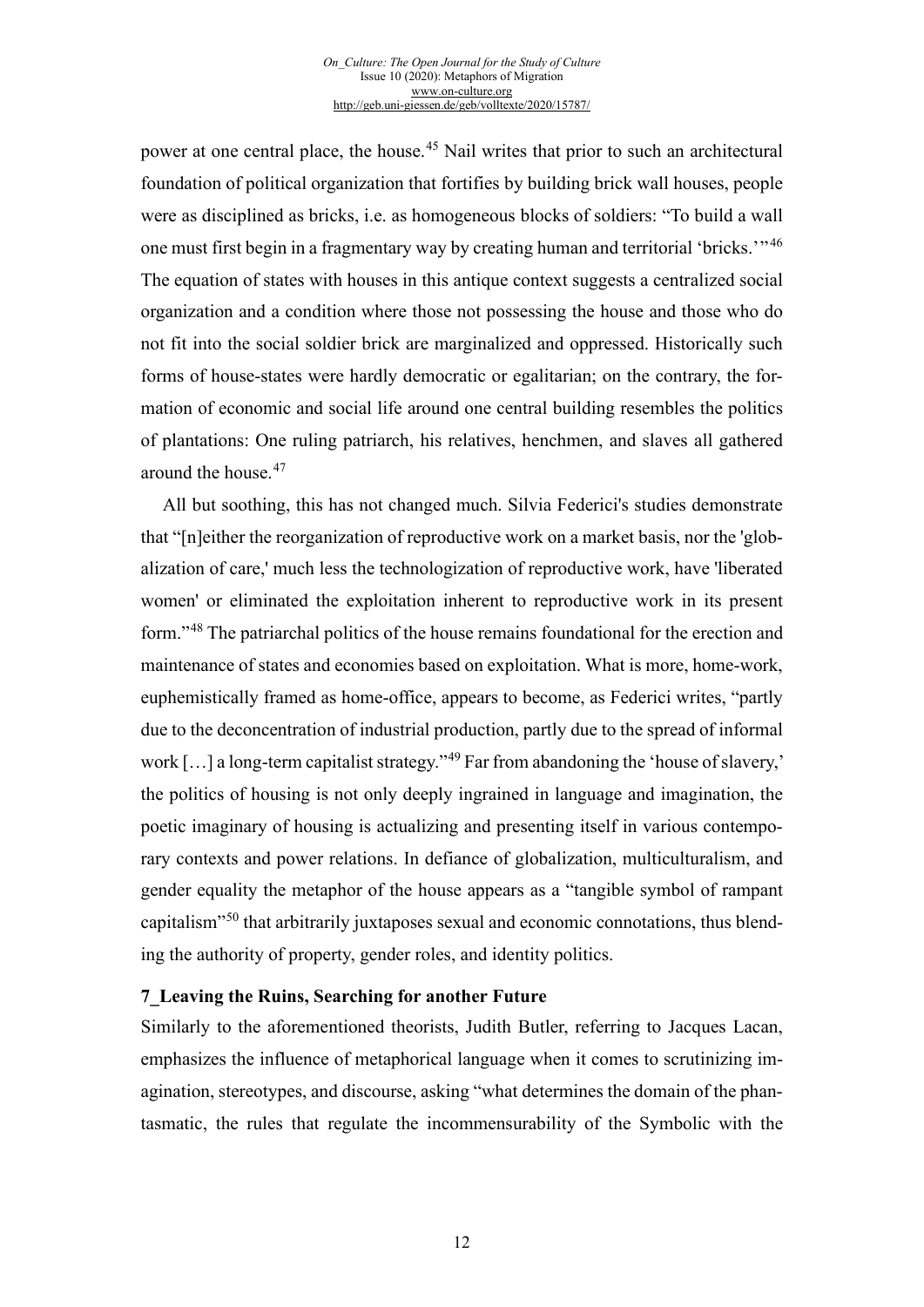real?"[51](#page-19-19) Although home and homeliness refer to experiences and imaginations of familiarity, domesticity, and stability, the term is extremely ambiguous. As Sigmund Freud stresses, "homely" and "un-homely" should not be perceived as polar opposites, since "the uncanny [or unhomely] is that class of the frightening which leads back to what is known of old and long familiar."<sup>[52](#page-19-20)</sup> Architectural metaphors in politics, and the collation of housing, home, identity, and community, demonstrate the fact that not the possession but the loss of home (due to warfare, catastrophes, indebtedness, etc.) is an existential issue for many people around the world. The fiction of homeliness represses homelessness; a repression which causes us to feel displeasure at the sight of displaced people, a phantasm that haunts us by inducing a general suspicion against everything that does not fit into the homely image of the home of the state as house or homeland.

In an essay dedicated to the phenomenology of the wall, Vilém Flusser attempts to grasp the ambiguity of housing: a house is a grave just as well as a uterus, a protected place, prison, "limitation and protection, resistance and refuge, dungeon and dwelling, fear and security, claustrophobia and prevented agoraphobia."[53](#page-19-21) What is more, Flusser's psychogramme of houses describes the decision to "either step out of them in order to conquer the world and lose myself in the process, or to remain in them to find myself and lose the world in the process."<sup>[54](#page-19-0)</sup> Even if windows and doors seem to relativize this decision, the 'existential dilemma' between publicity and intimacy remains. Challenging the idea of the house in this ethical context, Flusser points at a crucial question for imagining politics as housing: "If engagement in the world is an attempt to change the world, according to which model do I change it if I only commit myself reservedly?"[55](#page-19-1)

A possible answer to this question is the proposal of counter-narratives to the understanding of space, time, and politics within the metaphorical horizon of housing. An example for such attempts to change language and imagination are Zineb Sedira photographs of ruins, titled *Haunted House*. [56](#page-19-2) Her narrative uncovers the aristocratic layers of housing metaphors, aiming to interrupt and disturb, or even sabotage, solidified understandings of institutions, or other buildings of power, indicating that they are much less stable as their architectural imaginary suggests. Dwelling, for a moment, in the phantasy that the nation is a building equalivalent to the bombastic symbolic exteriors of state institutions, we might as well imagine it as a ruin full of waste, covered by sand or moss. It seems that the alteration between various, complementing, contrasting, or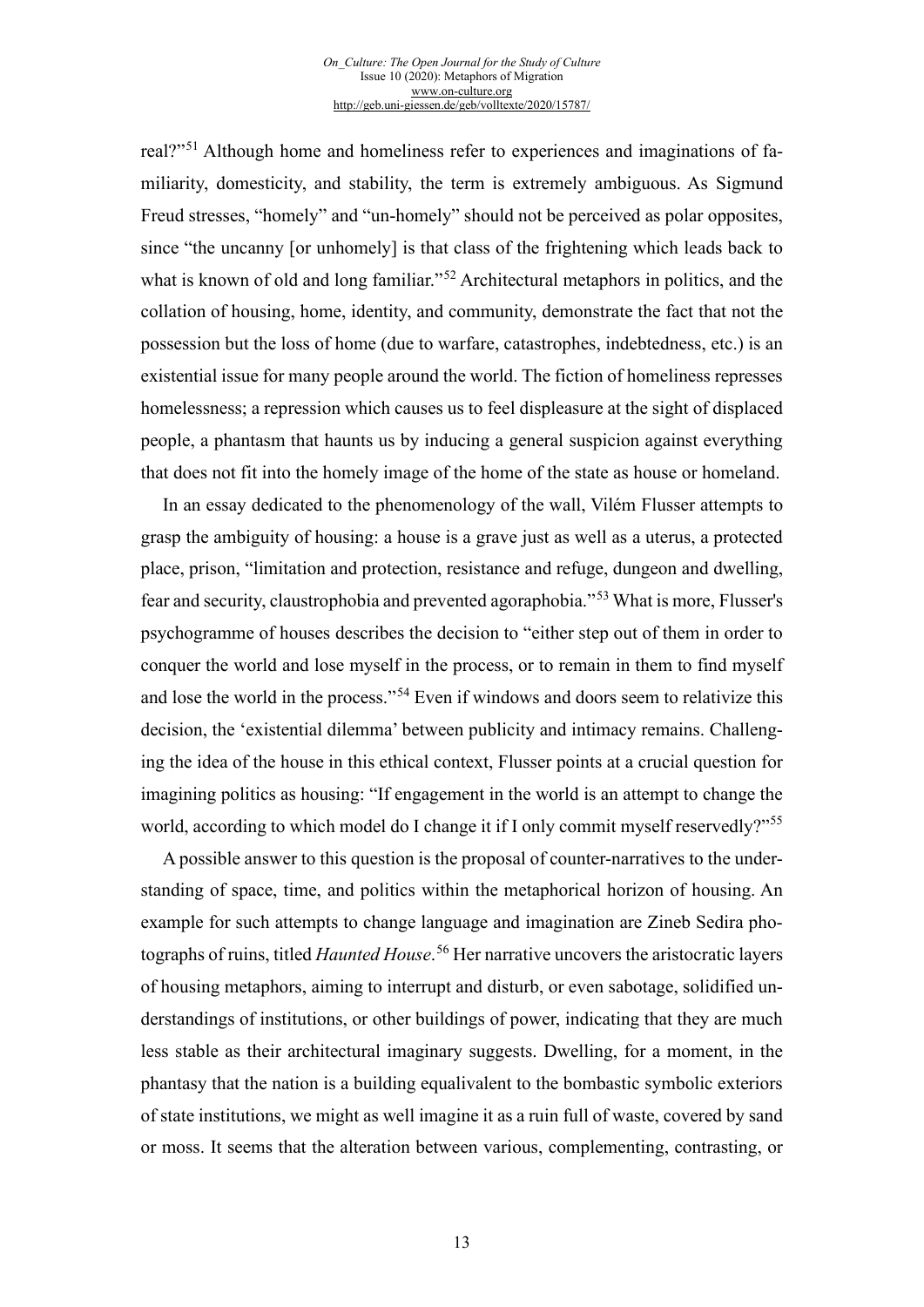even contradicting iterations of housing (shelters, shacks, palaces, etc.) exposes a puzzling picture, a stereoscopic imaginary. A reflecting image that exposes the contingency of houses, and their history of erection and destruction. What remains might be grasped as the basement underneath, the haunting and haunted place, where the foundations of life, former communities as well as their gradual destruction before their final extinction, become visible.

Given that the image of the house is an empty one and the house never provides the stability it evokes, and considering that the homeland too is lost, or better, that it has never been ours, other metaphors may be presented to symbolize human experience more accurately. Accepting that the imagination of identity is caught in a deadlock of our desire to find stability, it depends on poets and philosophers to invent new languages and symbols, kindling the poetic spark to transform the realm of imagination, and with it the mentality and the way of thinking. Opposing the metaphorical collation of states, nation, or societies with houses, counter-narratives might not just critically disrupt but refine or even redefine the political imaginary of housing.

#### **8\_Sobering Up the Phantasm of Society**

Housing metaphors produce semantic obscurity and confusion. Yet, it appears to be unlikely that such semantic fallacies can completely be eliminated in order to tie moral and legal philosophical reflection to a concrete and sound terminology. The undetermined pre-cognitions of metaphorical language resist being explicated and resolved into definitive concepts. It seems to be impossible to arrive at a finite number of common explications of housing and the richness and diversity of its connoted terms, from which some seem to be, even when they are antiquated, still effective as palimpsests.<sup>[57](#page-19-22)</sup> However, in the study of these highly politicized metaphors, their associated semantic fields and structural positions might indicate the points where arguments build on "iconological fallacies," and the conclusions that are deducted from metaphors. As Bernhard Taureck argues, the disciplinary project of limiting the poetic potential of language to create exact definitions and terminologies as well as disambiguate science from religion or politics from law — be it Platonic or Baconian — has not lost its validity.[58](#page-19-23) Or, as Umberto Eco stresses, the persuasiveness of metaphorical language can be gradually more honest or deceiving, more philosophical or propagandistic, which is why its study and critique, not their abandonment, appear to be reasonable.<sup>[59](#page-19-24)</sup>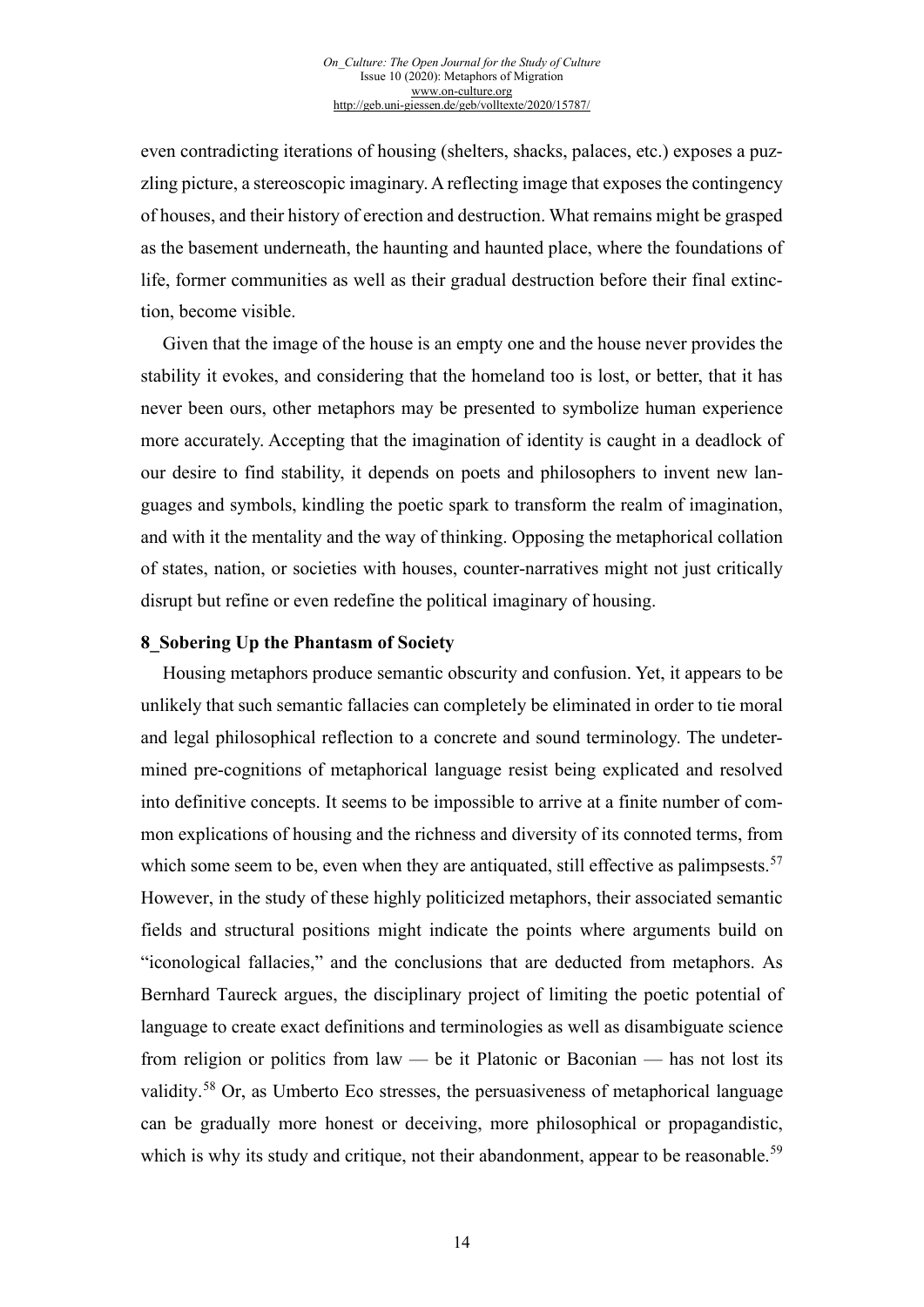Far from underestimating the possibilities to arrive at a more accurate terminology by dissecting metaphorical arguments, the diversity of figurative language and fictional connotations demands a more detailed description of the various relations between contexts and imaginations encompassed in metaphors.

Furthermore, in times when political and private discourses, facts and fiction, teem with affectively argued and symbolically loaded opinions, the reaffirmation of truth is, as Alain Badiou as well as Paul de Man argue, political and ethical. The Platonic opposition between rhetoric and truth intervenes against relativist and obscuring agendas and establishes a fixed reference point for subjects that otherwise have to rely on pragmatic opportunism and the floating signifiers of metaphorical language. $^{60}$  $^{60}$  $^{60}$  Only the control of language and its figuration can establish the epistemological ground on which truth or truthfulness is possible.<sup>[61](#page-19-7)</sup> Therefore, sentencing hate crimes, blocking racist, nationalist, or sexist accounts and webpages, censoring the language of hate and exploitation might provoke protests against the limitation of freedom of speech, yet, it appears to be crucial to reach a point of truthfulness to counteract not only deception and manipulation but also the language of antipathy in political discourse.

To conclude, the metaphors and ideas examined demonstrate the way in which we are trapped between the desire to find a stable home and a nationalism that utilizes the uncertainties of globalization. Thus, we are forced to depend on state institutions to have an identity, forget the atrocities committed in the name of protecting the gates of our homes, and are blinded to the injustices of globalization. Is there a way to protect the thinking about the conditions of belonging from the blinding evocation of political metaphors of housing? Are people capable to identify where, when it comes to control of state borders, talking about walls digresses from a conclusive argument of association with the protection of households? Whether we will continue to bind identity to houses — and disregard the interrelation between existential homelessness and globalized modernity — or interrupt the political poetics of housing seems to depend on our ability to imagine new or boldly alter old metaphors. In his *Gay Science* Friedrich Nietzsche evokes a departure from foundations that can no longer ascertain our freedom:

We have left the land and have embarked. We have burned our bridges behind us indeed, we have gone farther and destroyed the land behind us. Now, little ship, look out! Beside you is the ocean: to be sure. It does not always roar, and at times it lies spread out like silk and -gold and reveries of graciousness.  $62$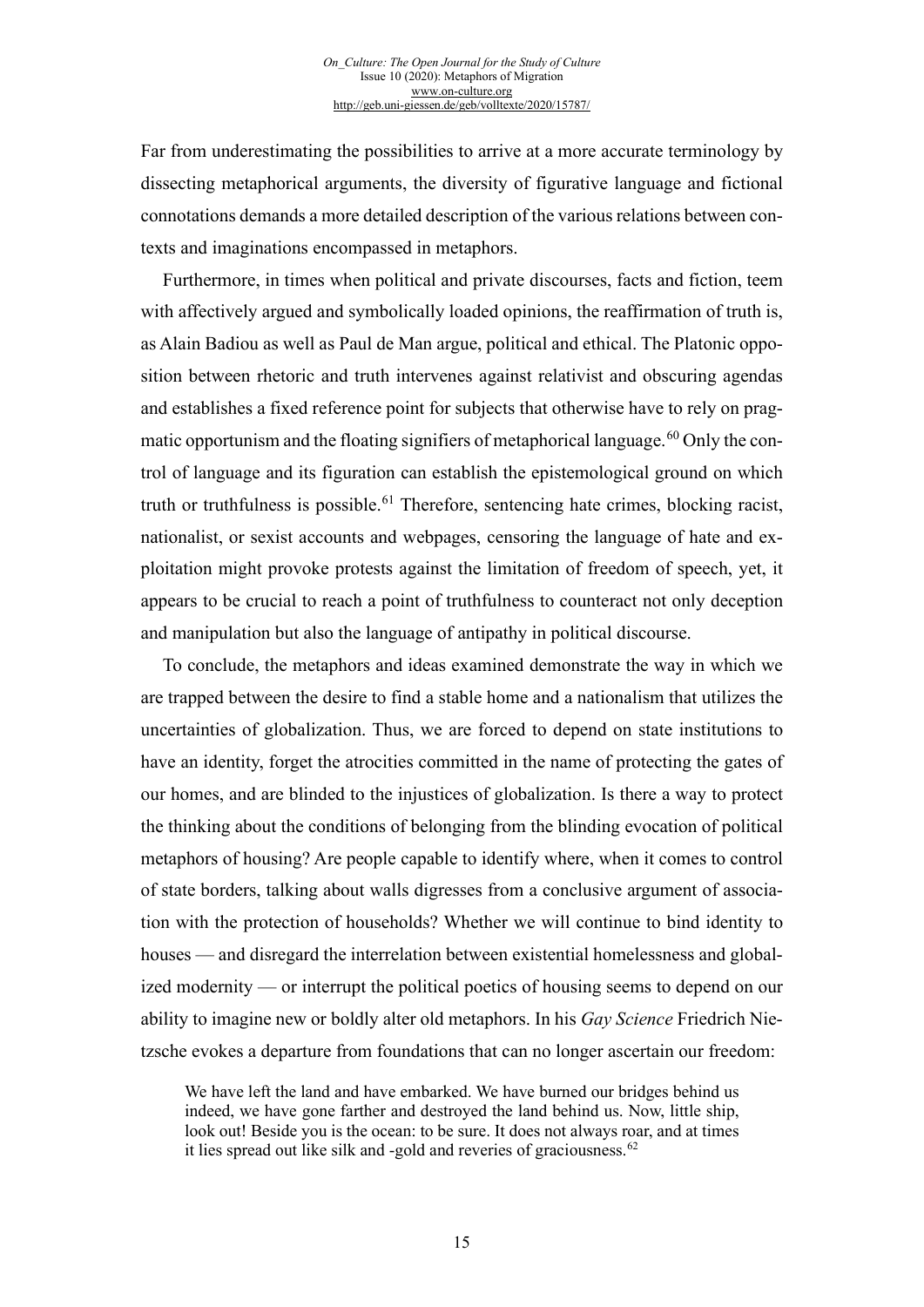This poetic language describes the possibility of liberation, its necessity, and tragedy: "But hours will come when you will realize that it is infinite and that there is nothing more awesome than infinity. […] Woe, when you feel homesick for the land as if it had offered more freedom-and there is no longer any 'land'!"[63](#page-19-26)

Finding identity *and* truth requires that we abandon the readymade phantasm of housing and start looking. As Vilém Flusser convincingly argues the paradigmatic "gesture of searching" is one "in which one does not know in advance what one is looking for. […] It is not a search for anything that has gone missing. It searches for who knows what. It has no goal, no 'value.' It can't be an 'authority."<sup>[64](#page-19-27)</sup> Yet, because we are "im-mersed in the world and interested in changing it,"<sup>[65](#page-19-28)</sup> we are forced to decide and bring this search into a crisis. In the face of social isolation, mass evictions, and unjust state violence, 'pure' searching, a neutral search without prejudices, "becomes criminal."[66](#page-19-29) The crisis of taking sides disrupts the gesture of searching and it opens up the possibility, as Jacques Derrida argues, to accept that technology and globalization dissolve the "interiority of the home  $\lceil$ , $\rceil$ [...] the integrity of the self."<sup>[67](#page-19-30)</sup> Considering that housing cannot continue to be the image and model for politics, especially not in regard to migration, might give us the chance to reconcile with the fact that "we are no longer at home<sup>"[68](#page-19-31)</sup> by consciously choosing "another future."<sup>[69](#page-19-32)</sup>

Frantz Fanon's warning that, because cosmopolitan liberalism is "incapable of extending its vision of the world sufficiently, we observe a falling back toward old tribal attitudes,"[70](#page-19-33) seems to have come true. Nationalist and chauvinist world leaders appear to be symptoms of regression, as writers reflecting on the rhetoric of populism main- $\tau$  tain,<sup>[71](#page-19-34)</sup> deciding on politics with a patriarchal phantasy of houses that provide shelter from so-called natural disasters, be they storms, pandemics, or financial crises. It seems that progressive politics has lost on the ground of discourse. Political decisions are taken by those who are able to launch compelling housing metaphors, be they the conciliatory metaphor of the house of Europe or the contemptuous metaphor of the migrant on your doorstep.[72](#page-19-35) For the marginalized, the homeless, and the expelled, other metaphors of housing, which could discharge the patriarchal and nationalist connotations , 'houses' are 'the houses of others': rent flats, shelters, prisons, and ruins, certainly not foundations for justice or a protective roof against crisis.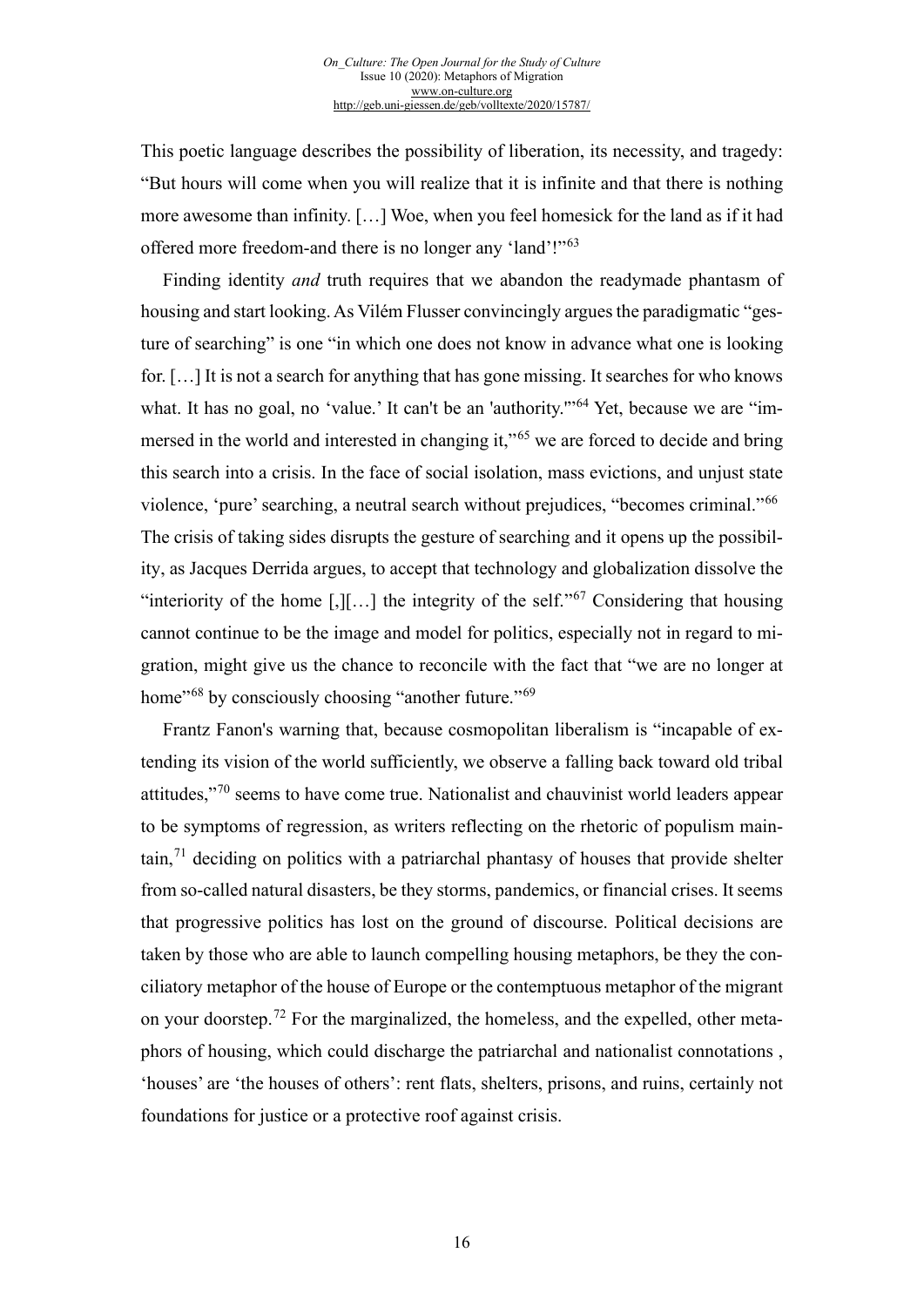# **\_Endnotes**

- <sup>1</sup> On the criticism of terms such as representationalism, realism, Platonism, objectivity, epistemology, metaphysics, essentialism see Richard Rorty, *The Linguistic Turn*: *Essays in Philosophical Method*  (Chicago, IL: University of Chicago Press, 1992).
- <sup>2</sup> See Michael Losonsky, *Linguistic Turns in Modern Philosophy* (Cambridge, MA: Cambridge University Press, 2006).
- <sup>3</sup> Wilhelm Friedrich Nietzsche, "On Truth and Lies in a Nonmoral Sense," in *Philosophy and Truth: Selections from Nietzsche's Notebooks of the early 1870's*, ed. Daniel Breazeale (Atlantic Highlands, NJ: Humanities Press, 1979), 79–97, here: 83.
- <sup>4</sup> Nietzsche, *Philosophy and Truth*, 84.
- <sup>5</sup> See Martin Heidegger, *Die Grundbegriffe der Metaphysik: Welt — Endlichkeit — Einsamkeit* (Frankfurt am Main: Vittorio Klostermann, 2010), 397–416.
- <sup>6</sup> See Helmuth Plessner, "Zur Anthropologie des Schauspielers," in *Gesammelte Schriften,* Bd. VII, *Ausdruck und menschliche Natur,* ed. Helmuth Plessner (Frankfurt am Main: Suhrkamp, 1982), 399–418, here: 417.
- $7$  The killing of George Floyd, a man the police killed in May 2020, was more commonly referred to as a man that *was killed* in police custody, describing an action without any active constituent. For stereotyping on the basis of ethnicity in media coverage of the hurricane Katrina, see Shannon Kahle, Nan Yu and Erin Whiteside, "Another Disaster: An examination of portrayals of race in hurricane Katrina coverage," in *Visual Communiction Quarterly* 14.2 (2007), 75–89.
- <sup>8</sup> Ernst Hartwig Kantorowicz, *The King's Two Bodies: A Study in Medieval Political Theology* (Princeton, NJ: Princeton University Press, 2016), 209–210. Also Christina von Braun convincingly argues that the social body and the human body clutter each other in such a way that no one would know which is the original and which the reproduction. Society creates in its *corpus fictum* selfand counter images; images of normality and disease that define the experiences of both those who fit into the frame of the body and those who do not. See Christina von Braun, "Der christliche Kollektivkörper und seine 'Sleeper;'" in *Säkularisierung. Bilanz und Perspektiven einer umstrittenen These*, eds. Christina Braun, Wilhelm Gräb and Johannes Zachhuber (Berlin: LIT-Verlag, 2007), 171–191, here: 183.
- <sup>9</sup> Cornelius Castoriadis, *The Imaginary Institution of Society* (Cambridge, MA: MIT Press, 1987), 386.
- <sup>10</sup> Castoriadis, *The Imaginary Institution of Society,* 385.
- <sup>11</sup> Susanne Lüdemann, *Metaphern der Gesellschaft: Studien zum soziologischen und politischen Imaginären* (München: Wilhelm Fink, 2004), 15.
- <sup>12</sup> See Lüdemann, *Metaphern der Gesellschaft,* 40; Max Black, "Mehr über die Metapher," in *Theorie der Metapher,* ed. Anselm Haverkamp (Darmstadt: Wissenschaftliche Buchgesellschaft, 1996), 379–413, here: 405.
- <sup>13</sup> See Paul Ricoeur, *The Rule of Metaphor: The Creation of Meaning in Language* (London: Routledge, 2003).
- <sup>14</sup> Hans Blumenberg, *Schiffbruch mit Zuschauer: Paradigma einer Daseinsmetapher* (Frankfurt am Main: Suhrkamp, 1979), 75.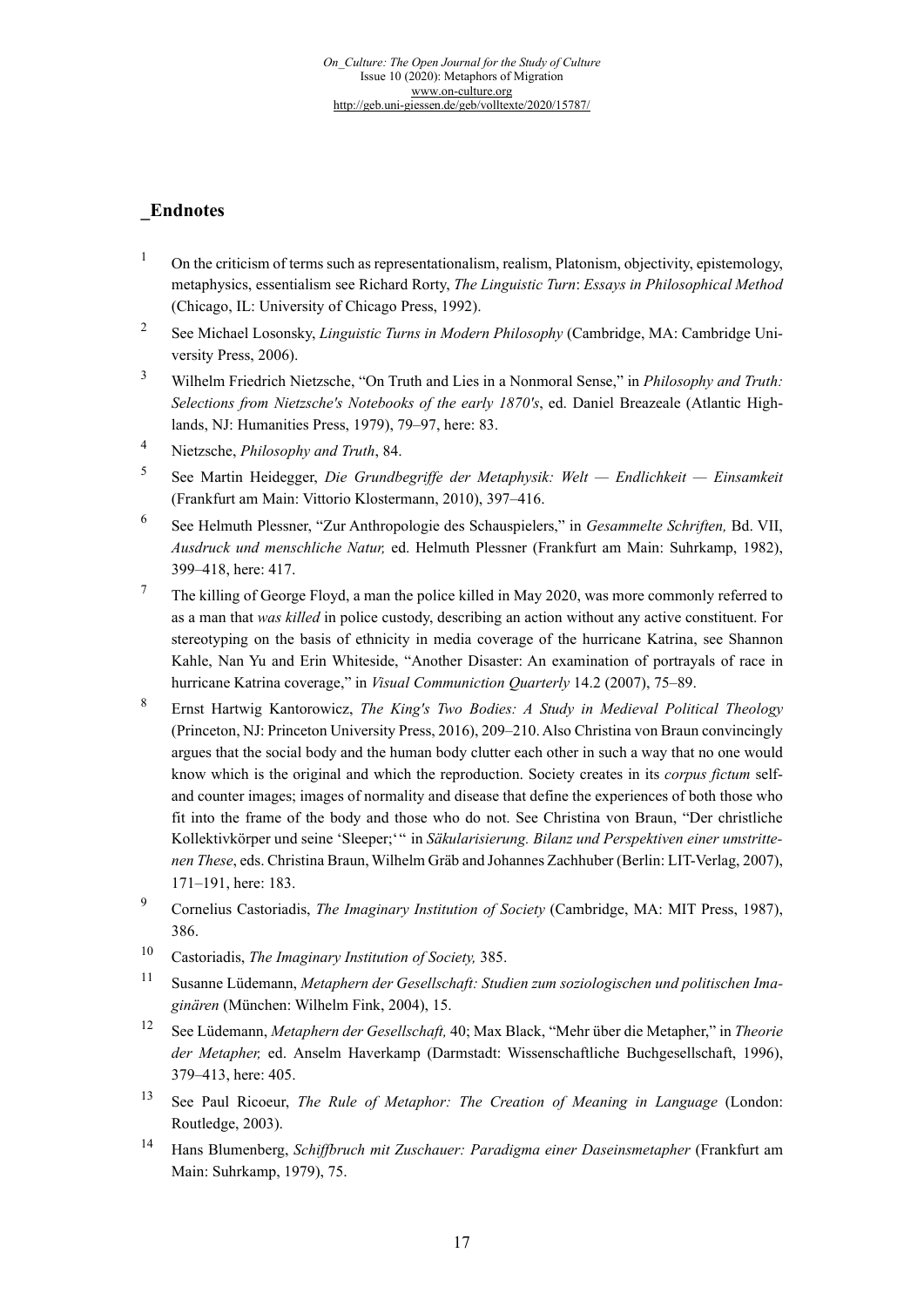- <sup>15</sup> Hans Blumenberg, *Wirklichkeiten, in denen wir leben: Aufsätze und eine Rede* (Stuttgart: Reclam, 1981), 21 (author's translation).
- <sup>16</sup> Antonio Gramsci, *Gefängnishefte*, Bd. 4, eds. Klaus Bochmann and Wolfgang Fritz Haug (Hamburg: Argument, 1994), Q7, §36, 892
- <span id="page-17-0"></span><sup>17</sup> Antonio Gramsci, *Gefängnishefte*, Bd. 5, eds. Klaus Bochmann and Wolfgang Fritz Haug (Hamburg: Argument, 1994), Q11, §28, 1431.
- <sup>18</sup> Georges Bataille, *Henker und Opfer* (Berlin: Matthes & Seitz, 2008), 81 (author's translation).
- <span id="page-17-1"></span><sup>19</sup> Francesca Rigotti, "The House as Metaphor," in *From a Metaphorical Point of View: A Multidisciplinary Approach to the Cognitive Content of Metaphor*, ed. Zdravko Radman (Berlin: DeGruyter, 1994), 419–445, here: 438.
- <span id="page-17-2"></span><sup>20</sup> Rigotti, "The House as Metaphor," 438.
- <span id="page-17-3"></span><sup>21</sup> *Holy Bible. English Standard Version* (Wheaton, IL: Crossway Bibles, 2001), Ex. 20:2.
- <span id="page-17-5"></span><span id="page-17-4"></span><sup>22</sup> The practical advice of Ephesians 2, 19-22 recalls the following: "19 Consequently, you are no longer foreigners and strangers, but fellow citizens with God's people and also members of his household, 20 built on the foundation of the apostles and prophets, with Christ Jesus himself as the chief cornerstone. 21 In him the whole building is joined together and rises to become a holy temple in the Lord. 22 And in him you too are being built together to become a dwelling in which God lives by his Spirit." (*Holy Bible. English Standard Version*).
- <span id="page-17-6"></span><sup>23</sup> Augustine, *De Civitate Dei: The City of God*, ed. Patrick Gerard Walsh (Oxford: Oxford University Press, 2005–2014), 48-49.
- <sup>24</sup> For the politician, Plato reserves, however, other metaphors, such as the coxswain of a ship, a weaver or doctor, while he preserves the metaphor of the architect for the legislator. See *Plato*, *The Republic (New York: Books, 1943),* 403b and 427b; Plato, *Laws*, ed. Malcolm Schofield (Cambridge: Cambridge University Press, 2016), 736e; Plato, *The Statesman*, eds. Julia Annas and Robin Waterfield (Cambridge: Cambridge University Press, 1995), 301 and 858b.
- <span id="page-17-7"></span><sup>25</sup> Ahmed Khalil, *Dar Al-Islam and Dar Al-Harb: Its Definition and Significance*, accessed June 13, 2020, *english.islamway.com* (2002), [<http://english.islamway.com/bindex.php?section=article&id=211>](http://english.islamway.com/bindex.php?section=article&id=211).
- <sup>26</sup> Mikhail Gorbachev quoted in Andreas Musolff, "Political Imagery of Europe: A House without Exit Doors?," in *Journal of Multilingual and Multicultural Development* 21.3 (2000), 216–226, here: 218. With the metaphor of the "Common European Home" Gorbatchev famously suggested that a doctrine of restraint should replace the doctrine of deterrence. See Jim Hoagland, "Europe's Destiny," in *Foreign Affairs* 69.1 (1989), 33–50, here: 38.
- <span id="page-17-9"></span><span id="page-17-8"></span><sup>27</sup> See Rigotti *The House as Metaphor,* 429.
- <span id="page-17-10"></span><sup>28</sup> David Miller, *Strangers in Our Midst: A Political Philosophy of Immigration* (Cambridge, MA: Harvard University Press, 2016), 119.
- <span id="page-17-11"></span><sup>29</sup> Miller, *Strangers in Our Midst*, 120.
- <span id="page-17-12"></span><sup>30</sup> George Lakoff, "Metaphor and War," in *Peace Research* 23 (1991), 25–32, here: 32. Presenting the intervention against Iraq, arguably a colonial undertaking aimed to control petrol production, as "Rescue Scenario" and a "heroic" mission of righteous people against "wicked villains," the military-industrial complex of the US succeeded in convincing the public and Congress to support this war and justify the killing and displacement of thousands. Lakoff, "Metaphor and War," 27.
- <span id="page-17-13"></span><sup>31</sup> Jacques Derrida, *Of Hospitality: Anne Dufourmantelle invites Jacques Derrida to Respond* (Stanford, CA: Stanford University Press), 61.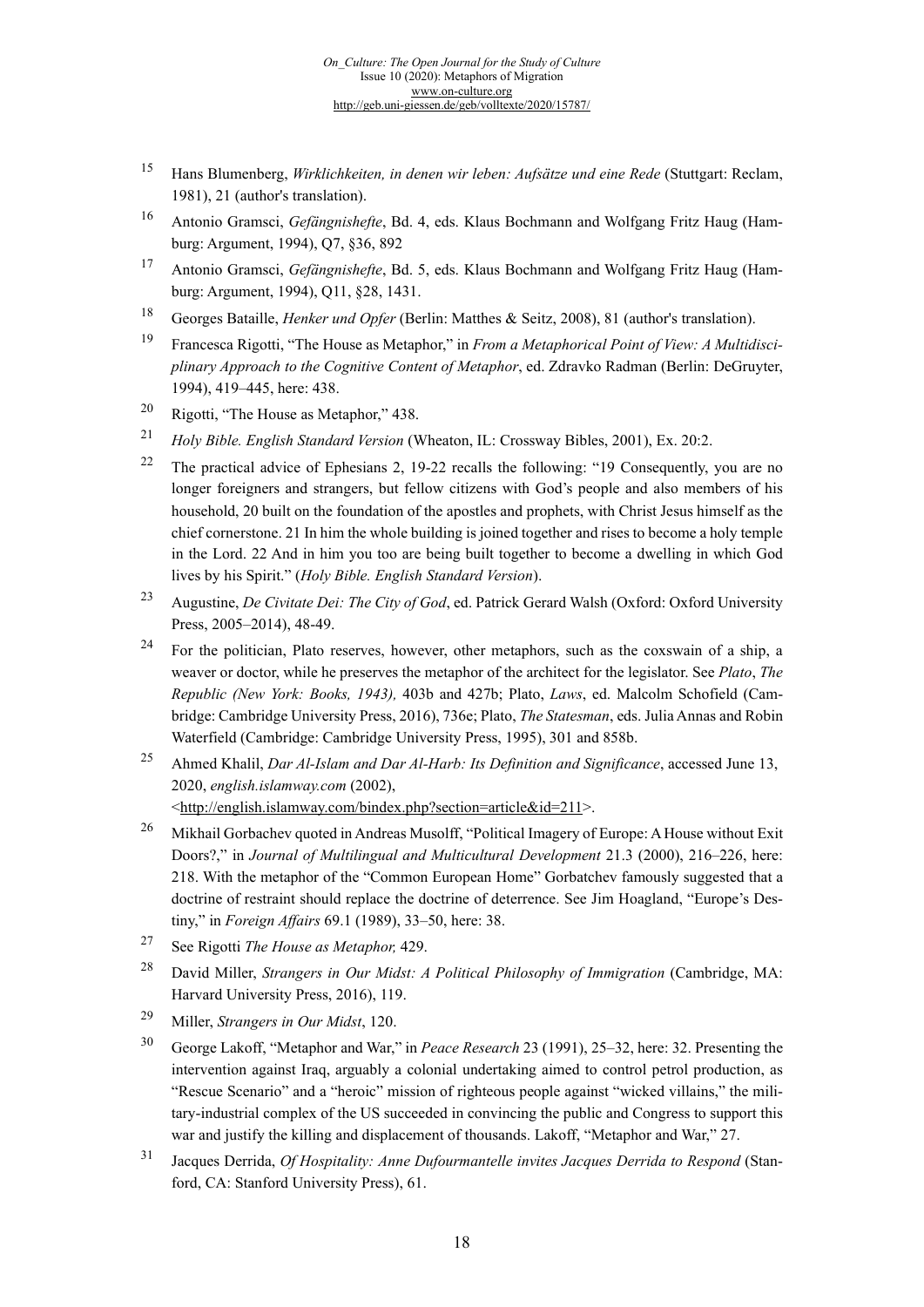- <span id="page-18-0"></span><sup>32</sup> Derrida, *Of Hospitality*, 149.
- <sup>33</sup> Derrida, *Of Hospitality*, 149.
- <span id="page-18-1"></span><sup>34</sup> Derrida, *Of Hospitality*, 155.
- <span id="page-18-2"></span><sup>35</sup> Derrida, *Of Hospitality*, 153.
- <sup>36</sup> Frantz Fanon, *The Wretched of the Earth* (New York, NY: Grove Press, 1963), 220.
- <span id="page-18-3"></span><sup>37</sup> Martina Löw and Gunter Weidenhaus, "Borders that relate: Conceptualizing boundaries in relational space", in *Current Sociology Monograph* 65.4 (2017), 553–570.
- <span id="page-18-4"></span><sup>38</sup> Edward Said, "The Clash of Ignorance. Labels like 'Islam' and 'The West' serve only to confuse us about disorderly reality," in *The Nation*, April 10, 2001, accessed June 13, 2020, [<https://www.thenation.com/article/clash-ignorance/>](https://www.thenation.com/article/clash-ignorance/).
- <span id="page-18-6"></span><span id="page-18-5"></span><sup>39</sup> See Édouard Glissant, *Poetics of Relation* (Ann Arbor, MI: The University of Michigan Press, 2005), 46.
- <span id="page-18-7"></span><sup>40</sup> Ngũgĩ wa Thiong'o, *Globalethics: Theory and the Politics of Knowing* (New York, NY: Columbia University Press, 2012), 8.
- <sup>41</sup> Thiong'o, *Globalethics*, 58.
- <sup>42</sup> Robert Sirvent and Ian Diorio, "America Akbar," in *Homeland and Philosophy: For Our Minds Only,* ed. Robert Arp (Chicago, IL: Open Court, 2014), 209–217, here: 209.
- <span id="page-18-8"></span><sup>43</sup> Giorgio Agamben, *Homo Sacer: Sovereign Power and Bare Life* (Stanford: Stanford University Press, 1998), 78.
- <span id="page-18-9"></span><sup>44</sup> These are all phenomena highly charged with political and theological meanings as Agamben's reading of Franz Kafka's *The Castle* and *Before the Law* also demonstrates. The housing metaphors of the castle and the gate are central to present power as space and law as foundation. See Agamben, *Homo Sacer*, 64–65.
- <sup>45</sup> See Thomas Nail, *Theory of the Border* (New York, NY: Oxford University Press, 2016), 54, 76– 77.
- <span id="page-18-10"></span><sup>46</sup> Nail, *Theory of the Border*, 66.
- <span id="page-18-11"></span><sup>47</sup> See Sharon D. Wright Austin, *The Transformation of Plantation Politics: Black Politics, Concentrated Poverty, and Social Capital in the Mississippi Delta* (Albany, NY: State University of New York Press, 2006), 25–26.
- <sup>48</sup> Silvia Federici, "The Reproduction of Labor: Power in the Global Economy and the Unfinished Feminist Revolution," in *Revolution at Point Zero* (Oakland, CA: PM Press, 2012), 91–114, here: 108.
- <span id="page-18-12"></span><sup>49</sup> Federici, "The Reproduction of Labor," 109.
- <span id="page-18-13"></span><sup>50</sup> Juliet Wigmore, "From 'das Haus Österreich' to 'Häuser in Österreich': Local, Transnational and Global Images of House, Home and Heimat in Works by Ingeborg Bachmann, Elisabeth and Elfriede Jelinek," in *Local/Global Narratives,* eds. Renate Rechtien and Karoline von Oppen (Amsterdam/New York: Rodopi, 2007), 63–79, here: 76.
- <span id="page-18-15"></span><span id="page-18-14"></span><sup>51</sup> Judith Butler, *Gender Trouble: Feminism and the Subversion of Identity* (London: Routledge, 2007), 71.
- <sup>52</sup> Sigmund Freud, "The 'Uncanny;'" in *Writings on Art and Literature* (Stanford, CA: Stanford University Press, 1997), 193–233, here: 195.
- <span id="page-18-16"></span><sup>53</sup> Vilém Flusser, *Dinge und Undinge: Phänomenologische Skizzen* (München/Wien: Hanser, 1993), 27 (author's translation).